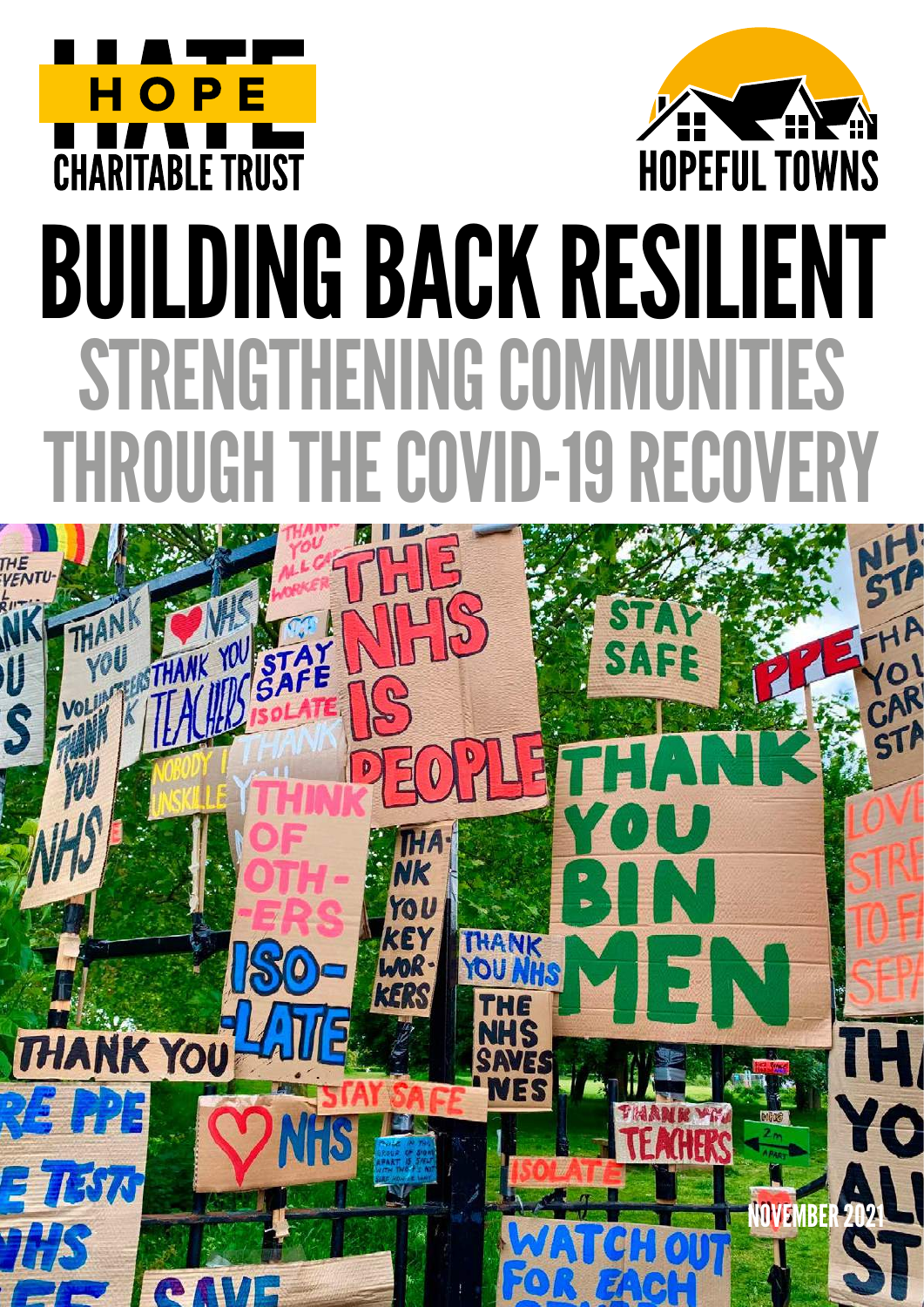

This report has been published as part of HOPE not hate Charitable Trust's Hopeful Towns project.

The project aims to better understand what makes a place confident, optimistic and open, and to help towns across England and Wales to fulfil their potential. We want to address the root causes of hate, to stop divisive narratives from taking hold in the first place. And we want to promote policies which champion the value of towns, and stress that every town matters.

As well as producing research to understand risk and resilience in our towns, we're working with local partners in towns to develop local solutions and will be building a Towns Leadership Network to push for positive change across Britain.

Email us via towns@hopenothate.org.uk to get involved or find out more





HOPE not hate Charitable Trust Telephone 020 7952 1184 Email: office@hopenothate.org.uk http://charity.hopenothate.org.uk Registered office: Suite 1, 3rd Floor, 11-12 St. James's Square, London SW1Y 4LB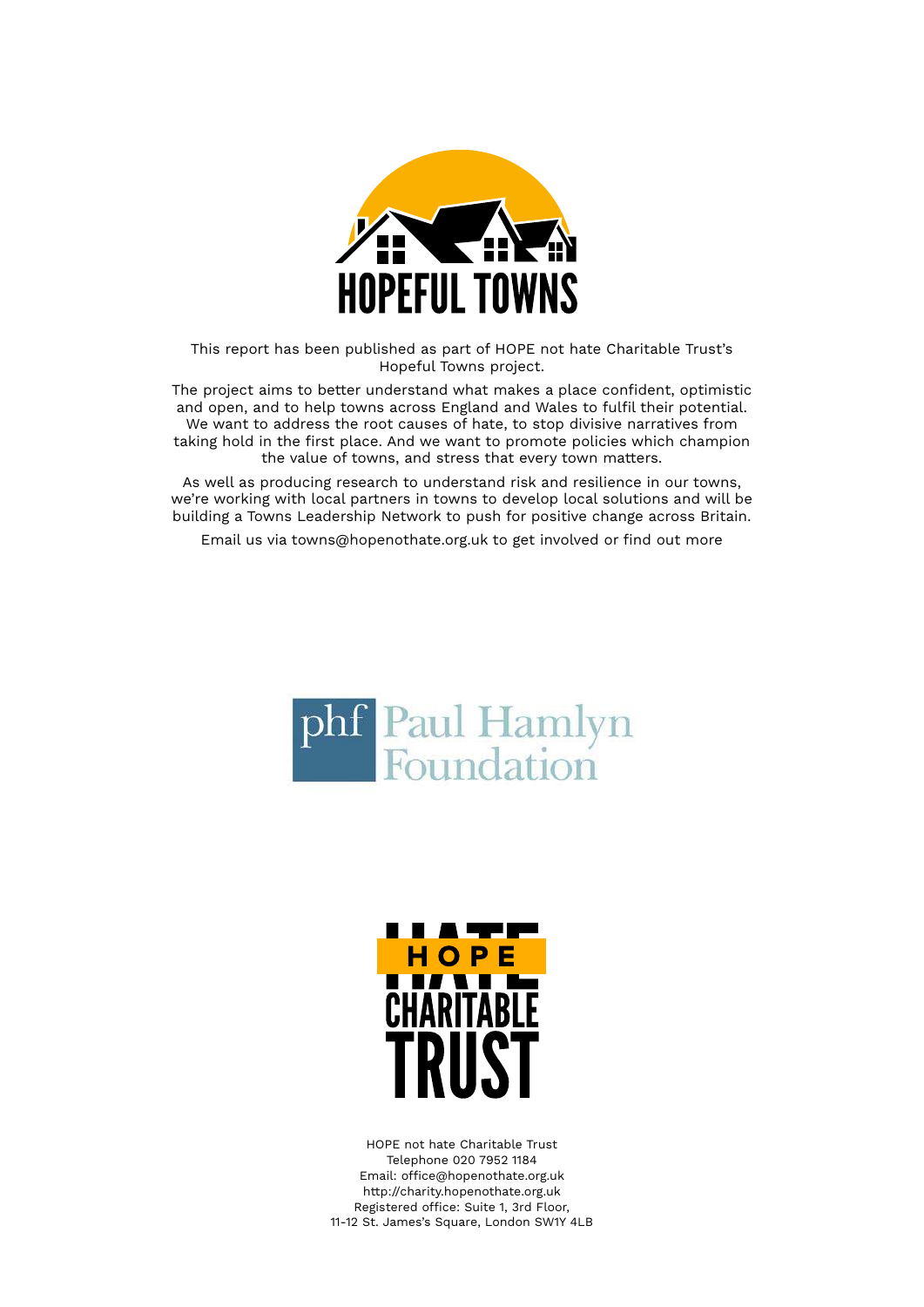

## **CONTENTS**

| <b>Executive summary</b>                                         | 4  |
|------------------------------------------------------------------|----|
| <b>Approach</b>                                                  | 6  |
| 1. Resilience during COVID-19                                    | 7  |
| What we mean by resilience                                       | 7  |
| Deepening divides                                                | 7  |
| The importance of community roots                                | 7  |
| Challenges for resilience                                        | 8  |
| The growth of conspiracy theory                                  | 9  |
| Anxious Britain                                                  | 10 |
| 2. Geographies of resilience                                     | 11 |
| Resilience in the post-pandemic landscape                        | 11 |
| Where the risks have increased                                   | 11 |
| A) High immediate COVID-19 impact                                | 11 |
| B) Low economic resilience                                       | 12 |
| C) Less liberal social attitudes                                 | 13 |
| Data methodology                                                 | 13 |
| Outliers and exceptions                                          | 14 |
| High COVID impact vs low resilience                              | 14 |
| Communities at risk                                              | 15 |
| Types of place                                                   | 18 |
| Fears for the future                                             | 19 |
| Levelling up expectations with realities                         | 22 |
| 3. How to build back resilient                                   | 24 |
| Policy implications                                              | 24 |
| A) Major cuts to welfare                                         | 24 |
| B) Very low productivity                                         | 25 |
| Mitigating risks for community resilience                        | 25 |
| 1. Designated cohesion funding                                   | 26 |
| 2. Protecting community infrastructure                           | 26 |
| 3. Longer-term funding streams                                   | 26 |
| 4. Investing in skills and opportunities                         | 27 |
| Building back better                                             | 28 |
| <b>Conclusion: Six principles for building back</b><br>resilient | 30 |
| Endnotes                                                         | 31 |
|                                                                  |    |

### THE AUTHORS

### ROSIE CARTER

Rosie is senior policy officer at HOPE not hate. She conducts research on community relations, public attitudes, identity and political polarisation. She is a fellow of the Churchill



Memorial Trust where her research focused on immigration to isolated towns and she holds an MSc in Migration Studies from Oxford University.

rosie@hopenothate.org.uk

### CHRIS CLARKE

Chris is a policy researcher at HOPE not hate Charitable Trust. He has previously been involved in a number of community and research projects, and has worked with local



government and in the third sector – across themes relating to migration, cohesion, local engagement, place identity and social values.

With thanks to everyone who fed into this report, especially to Rochdale borough council, Luton borough council, the London borough of Havering and all community partners who joined our round tables. Thanks to FocalData, Andy Norman at the Centre for Progressive Policy and Will Jennings at the Centre for Towns for their assistance with our data analysis.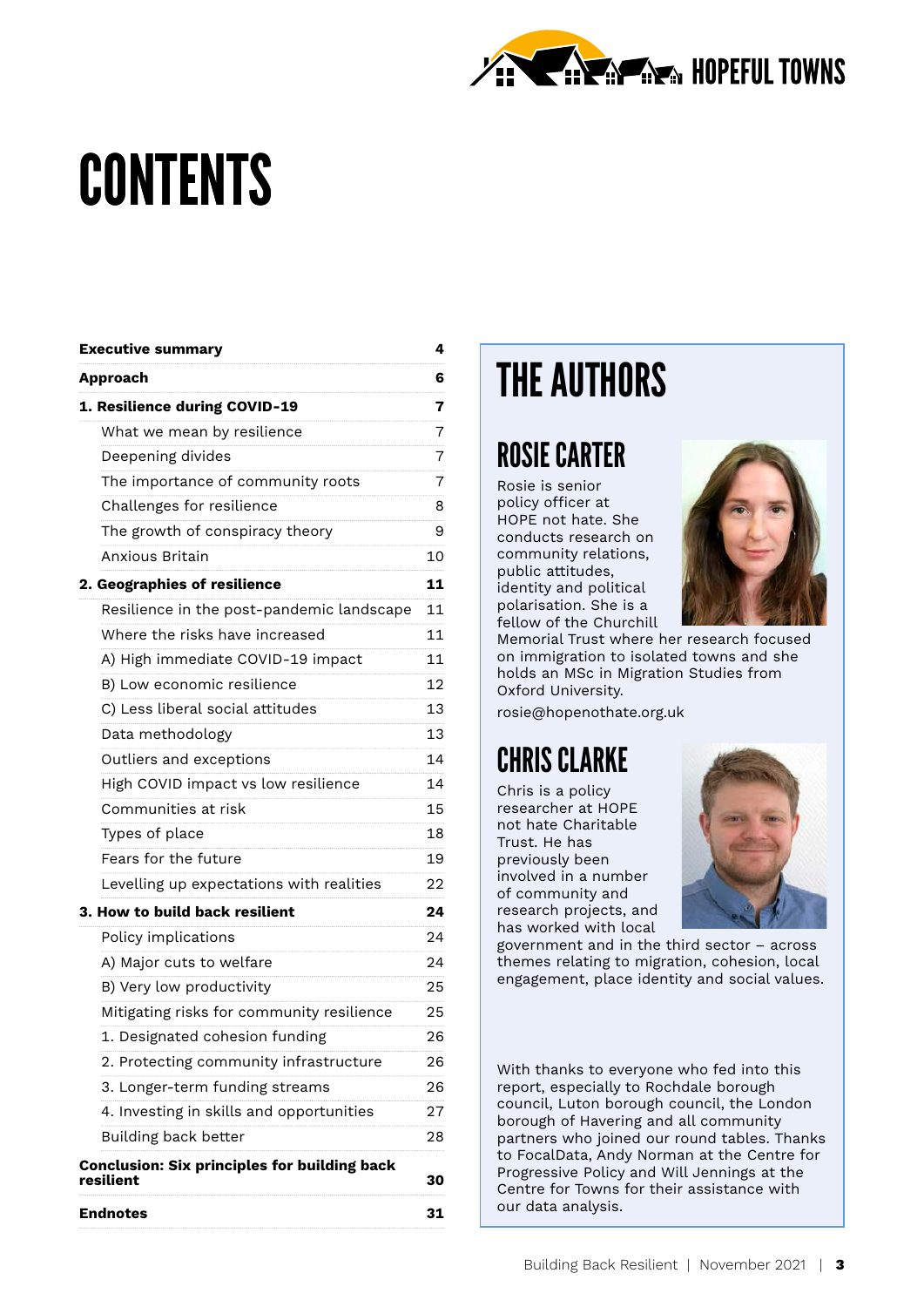

## EXECUTIVE SUMMARY

*This report aims to understand how the coronavirus outbreak has impacted social cohesion and integration. It asks what the post-pandemic environment will look like when it comes to community resilience, and what is needed to ensure that the economic hit imposed by COVID-19 does not exacerbate tensions in communities. Ultimately, it asks how we can 'build back better' when it comes to cohesion, so that the period of hardship which is likely to follow the coronavirus pandemic does not harm resilience.*

The COVID-19 pandemic will lead to a period of real economic difficulty for the UK. It has effectively created a 'perfect storm' – exposing weak social infrastructure, accelerating certain types of automation and stretching local authorities, many of which were hit hard by austerity long before the coronavirus. This is not just an economic crisis but one that undermines the resilience of our communities, and puts many at risk of division and rising hate.

Our research has consistently shown how, during economically tough periods, resentments and frustrations can brew, and people look for someone to blame. When people have little hope for their own chances in life, it is much harder for them to show openness and compassion for others. And it easier for opportunists to exploit real fears with hatred. The post-pandemic landscape therefore poses enormous challenges for community resilience.

This is likely to play out across geographic divides. Our research has consistently found that communities with the greatest anxiety about immigration and multiculturalism are also the ones which have suffered through economic decline, have weak civic, social and economic infrastructure, and feel most distant from power.

Some of the key insights from this report are listed below:

 Our polling suggests that, alongside feeling the immediate hit, Britons are anxious about the long term impact of the coronavirus outbreak. More than half (54%) say they are less hopeful for the future as a result of the pandemic, and just 28% are optimistic about a return to prepandemic life within a year.

- The vast majority (62%) are concerned that the coronavirus outbreak is exposing great inequality in British society. Just 20% of people say they think Boris Johnson will succeed in 'levelling up' less affluent areas of the country.
- We have identified 52 local authorities where challenges to community tensions are most likely to be exacerbated as a result of economic fallout from the coronavirus pandemic. Each of these 52 areas fulfil three criteria: a significant short term COVID-19 impact, lower long term capacity to recover from economic shocks, and more hostile than average attitudes to migration and multiculturalism among parts of the local population.
- We believe that these are the local authorities where stresses on social cohesion have been amplified most acutely by the economic consequences of the pandemic. This does not mean they will automatically be susceptible to far right overtures, or even that they are the most vulnerable in the country to cohesion issues. But it does mean that these are the areas where COVID-19 has heightened existing risks in the most pronounced way.
- Efforts by central government to 'build back better' within these areas will need to work particularly hard to strengthen the social fabric; they will need to look beyond definitions of 'levelling up' which relate purely to economic infrastructure, and to develop initiatives which strengthen cohesion and community resilience.
- The government has a series of difficult decisions to make in the recovery process, with the country facing large economic shortfalls. But many of these will have direct consequences for community relations.

 Our research shows that a move to cut benefits could expand the list of authorities where community relations are at risk by almost 50%, from 52 to 75. We identify 23 council areas – in addition to the 52 – which could be hit especially hard by cuts to Job Seeker's Allowance and Universal Credit. Such a step would create pressure on resources and in turn put community relations under further strain.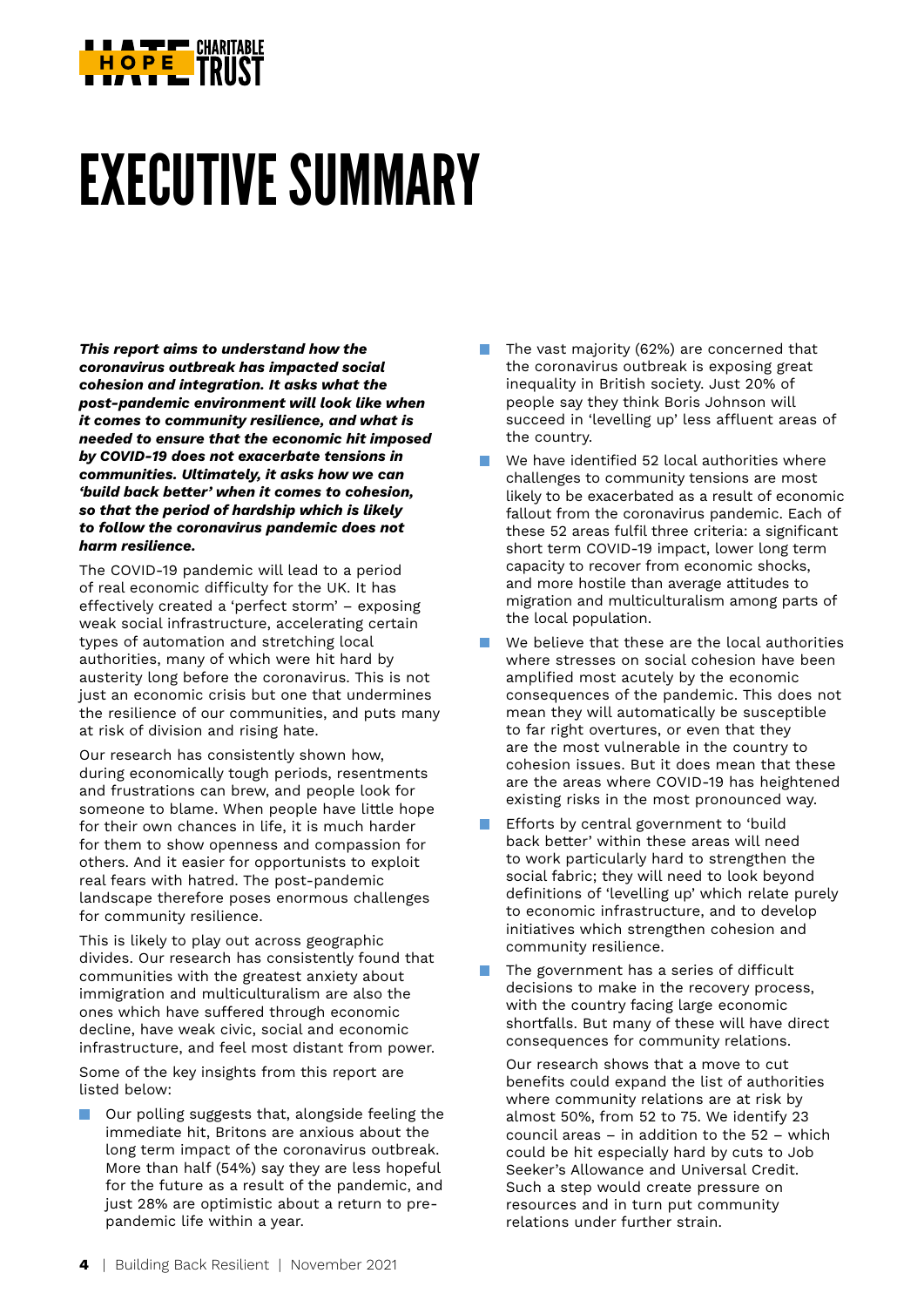



- If productivity does not recover during the years after the pandemic, eight further authorities outside our list of 52 could face more acute hardship, taking the number of communities at risk to 60. Again, this could have major knock-on effects for cohesion.
- $\blacksquare$  From our engagement with community leaders and decision-makers in the 52 'at risk' areas, it was clear that recovery support from central government must be geared towards enabling integration and strengthening the social fabric. These is a need for additional support and funding for the third sector, for designated resources for neighbourhood cohesion roles, for a longer term approach to funding, and for greater investment in young people and skills.
- There was a strong sense among the 52 'at risk' areas that austerity had never really 'ended', and that another wave of cuts would leave councils with little or no capacity to strengthen trust and build community relations. Pursuing austerity measures would weaken community resilience across the board, as well as cutting services at a time when the needs of vulnerable communities have become more acute.

Post-COVID efforts to 'level up' or to 'build back better' have tended, so far, to focus on infrastructure, growth and jobs. However, given the impact of the coronavirus pandemic on community relations – and the scale of the forthcoming challenges for community resilience – it is essential that 'building back better' is also focused on strengthening civic and social infrastructure.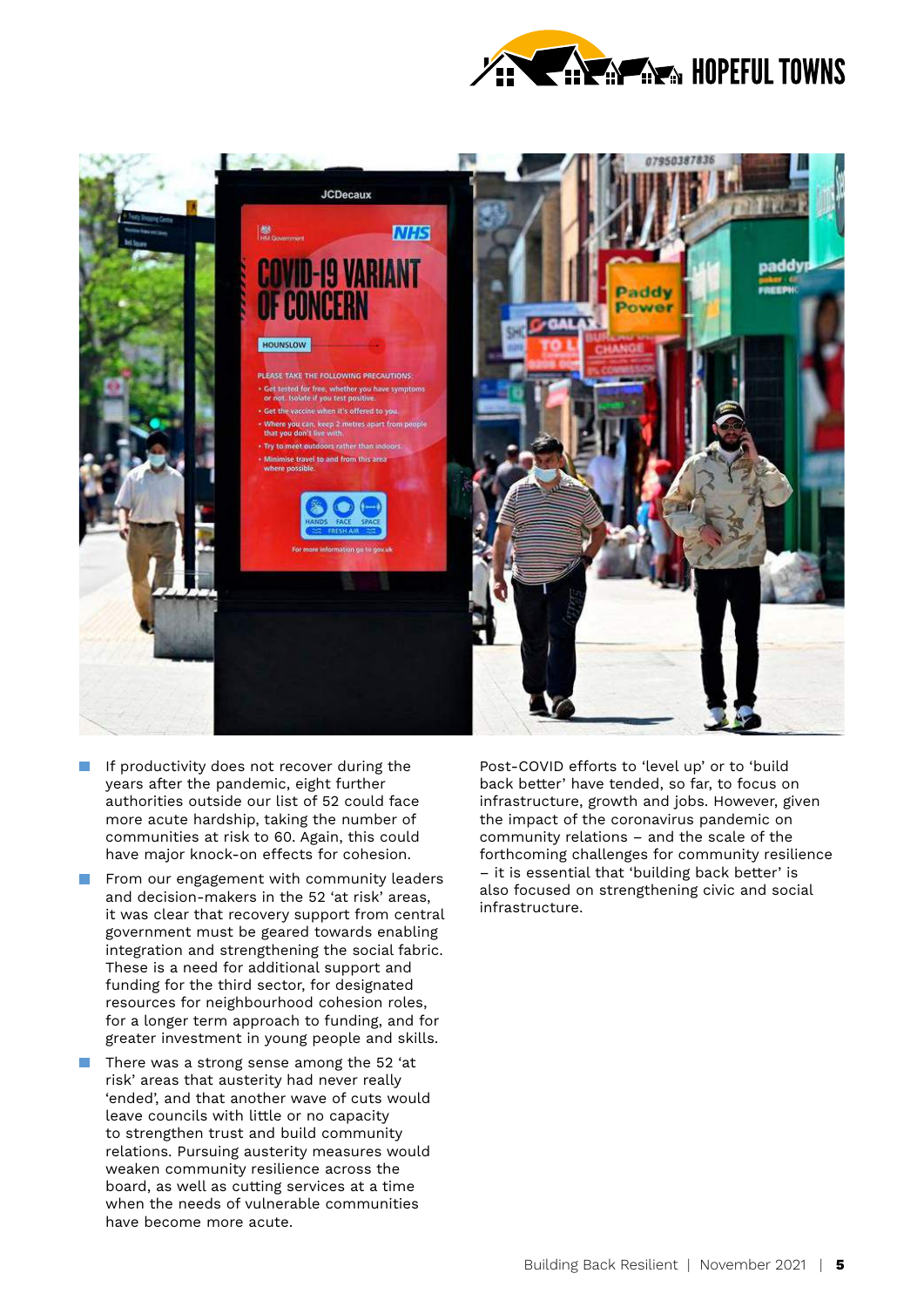

### APPROACH

Our analysis was compiled between June and October 2021. We have used three forms of research to understand the questions at play:

- Exclusive **nationally representative polling** of 1,512 people across the UK. This was carried out by Focaldata in July 2021, and was weighted by age, gender, region, education, and 2019 General Election vote.' It looked at how public opinion has changed during the virus, on questions ranging from political trust to social inequality.
- **Extensive data analysis of lower level authorities**, based on a range of publicly available datasets – as well as on our own geographically modelled attitudinal data, using our Fear and Hope segmentation. This analysis looked to pinpoint areas where the economic repercussions from COVID-19 could be greatest, and where the potential risks for resilience were most acute. This identified 52 council areas where the potential challenges were especially pronounced.
- **Qualitative research** in these 52 authorities. There were two elements here: a) a survey of senior political stakeholders (Leaders and

Cabinet Members responsible for cohesion) at all 52 authorities identified and b) digital round tables with stakeholders in three local authority areas (Havering, Luton and Rochdale). Those spoken to included council officers, police, and third sector organisations.

The main sections in this report use these pieces of research to examine three things (with additional input from a number of secondary sources). Section 1 looks at resilience during the pandemic and in its immediate aftermath. It is based on the experiences both of stakeholders in the highest risk areas and on wider public attitudes. Section 2 looks at where the subsequent effects of the virus are likely to be felt, when it comes to cohesion – building primarily on our analysis of local authority data. And Section 3 looks at the steps which national government can take to avoid major cohesion challenges post-pandemic, based on all three research components. We conclude with six core principles for 'building back resilient'.



**Via the** ONLINE SURVEY we engaged with 19 senior councillors across 14 local authorities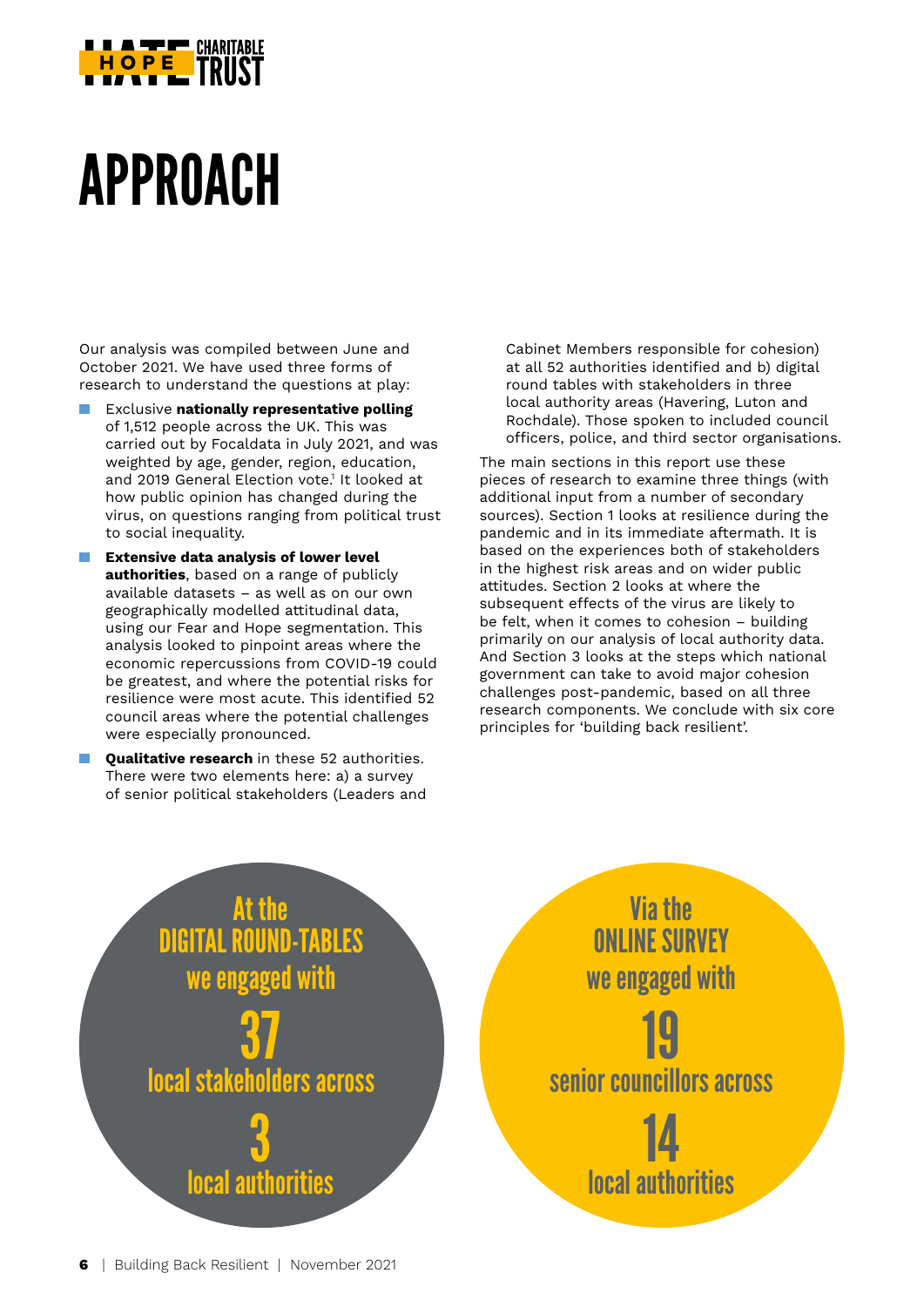

## 1. RESILIENCE DURING COVID-19

#### WHAT WE MEAN BY RESILIENCE

The coronavirus outbreak had an immediate effect on communities across the UK, with a disproportionate impact on the most vulnerable. While some of the consequences of the pandemic were immediate, the longer term costs are just starting to emerge. The UK faces a period of substantial economic downturn, adding to the existing challenges posed by Brexit.

HOPE not hate Charitable Trust has long understood that, in times of economic scarcity, community relationships become more fragile. We have seen, time and time again, how hardship can brew resentments and frustrations. These are often exploited by those who seek to divide, with immigration and growing diversity having become totemic emblems for the grievances which many people feel across Britain. As such, the long term economic impacts of the coronavirus pandemic present a direct threat to community resilience.

We use the term resilience to mean:

- the extent to which a place is confident, open and optimistic;
- how much the community there is able to adapt to change or absorb shocks;
- how much agency residents feel, and how much trust there is likely to be for decisionmakers, outsiders and each other;
- how positive residents are about racial and cultural difference;
- how able the community is to withstand abrupt demographic shifts or one-off flashpoints, without these events escalating;
- and, correspondingly, how predisposed a place is to welcome migrants, refugees or other new groups.

Low resilience represents the 'dry brushwood', whereby it is easier for a one-off flashpoint to 'take light' – leading to adverse community outcomes. Low resilience does not guarantee that an area will see a rise in hate crimes or in electoral successes for the far-right. But it does mean that the susceptibility for issues to ignite is greater. The less a community is resilient, the greater the risk is that attitudes could – under certain circumstances – spiral in an authoritarian or xenophobic direction.

#### DEEPENING DIVIDES

From the outset of the pandemic, it was clear that its impacts would not be felt equally across different parts of the population. The coronavirus outbreak has, in many instances, exacerbated and amplified existing inequalities in wealth, race, gender, age, education and geographical location. This applies when it comes to both the exposure to the disease itself, and to the economic impact of lockdown measures.

Mortality rates in the most deprived areas of England were twice those in the least deprived, and it has been well documented<sup>2</sup> that Black, Asian and Ethnic Minority (BAME) people have been disproportionately affected in terms of health outcomes.<sup>3</sup> Meanwhile, the UK's wealth divide grew thanks to the lockdowns, with rising house and asset prices expanding the gap between Britain's richest and poorest.4 Cuts to Universal Credit are set to push more than 800,000 people into poverty.5

From healthcare and education to housing and work, the needs of many vulnerable groups have therefore become more acute during the period since Match 2020.<sup>6</sup> This presents clear challenges to community resilience – which was already much stronger in some areas than in others.

Moreover, the UK is one of the most regionally unbalanced economies in the industrialised world, and the economic shock of the pandemic is likely to add to the challenges faced by many communities across the country. Widening inequalities have the potential to fuel political polarisation and division – feeding resentments and frustrations, and creating a space for those who seek to divide.

At present there is little to indicate that community resilience will be prioritised in the recovery from COVID-19. Given the prospect of deepening divides, investing in communities for integration and cohesion must be a core part of the effort to 'build back better'.

#### THE IMPORTANCE OF COMMUNITY ROOTS

The centrality of community roots as a foundation for resilience became clear early on in the pandemic. We saw the growth of new and existing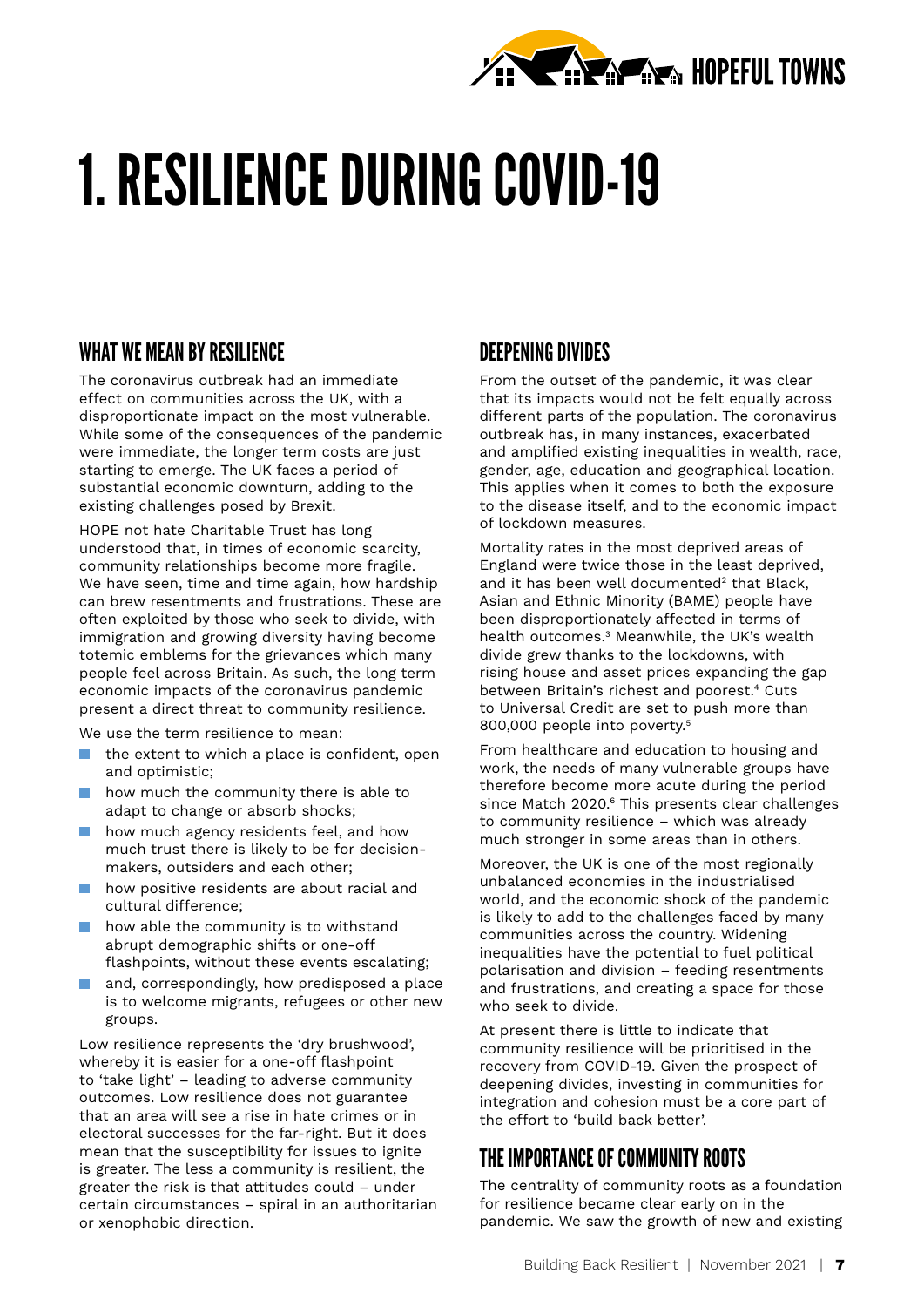

mutual aid groups, grassroots support for people needing help, and an upsurge in volunteering. These things suggested a greater sense of connection.7

Indeed, our focus groups and survey data reflected this resurgence of community spirit. Community stakeholders that we spoke to, from the 52 'at risk' authorities which we identify in this report, described the strong and lasting bonds created in some areas, as a result of people pulling together:

*"Groups that were set up initially for mutual aid have turned into larger…general community groups. And so the original purpose for [them] being set up has definitely changed."*

*"The pandemic has, in the face of adversity, created a real tangible community that we have not seen…for many years!"*

Nonetheless, the spread of mutual aid groups across the UK also mimics existing socio-economic inequalities. More disadvantaged areas, with lower social capital and less community resilience, were less likely to benefit from community mobilisation of these kinds during the pandemic.

Research from the Bennett Institute has corroborated this, by mapping the geographic spread of mutual aid groups in the UK. It found significant positive correlations between the number of mutual aid groups per 10,000 people and measures of socio-economic advantage (such as gross disposable household income per head and the share of individuals with an undergraduate degree or above).<sup>8</sup>.

The role of mutual aid groups and growing community action is, of course, an important and positive outcome. But there remain questions about why some areas were so much more able than others to harness social capital in this way. As some of our stakeholders emphasised, the coronavirus outbreak has exposed major inequalities when it comes to civic engagement and social capital.

Moreover, in many places, existing initiatives to strengthen community resilience were paused or stopped altogether at the outset of the pandemic, as strained resources were moved directly towards frontline service provision. As we heard through our stakeholder engagement:

*"Activities and events that bring people together haven't happened for the past 18 months and are likely to be slow to resume. Communities have become less cohesive as a consequence."*

The past 18 months have, quite clearly, been a period of immense pressure for councils, during which bandwidth had been reduced. *"It's difficult* 

*to [talk about cohesion] as we only seem to have dealt with the pandemic to the detriment of other issues,"* explained one Councillor we spoke to. This was most acute in areas where social infrastructure was weakest to start with, and where already precarious voluntary organisations were feeling the strain of the increased needs of vulnerable groups.

Indeed, many of the discussions we had with stakeholders in our qualitative research centred on the operational response to the pandemic, the performance of the council in making sure this was equitable, and the inequalities exposed by the virus. Issues like community relations had, perhaps understandably, not been top of mind when it came to COVID-19. But it was clear that, as life returned to normal, this was changing.

#### CHALLENGES FOR RESILIENCE

Despite many communities coming together during COVID-19, there has been a sense among many that Britain is in fact more divided.<sup>9</sup> Research from the University of Essex using data from the UK Household Longitudinal Study found that, overall, perceptions of community cohesion fell during the pandemic. This perception was particularly high in the most deprived communities, among certain ethnic minority groups and among those with fewer skills.10

This was reflected in our stakeholder research and survey data, where we heard about the day-to-day tensions which the pandemic had caused, among those in insecure and lowpaid jobs. One respondent described a specific scenario, where tensions emerged around people coming from outside the borough to work at warehouse distribution centres. These workers were reportedly suspected of carrying the virus by those living in the area.

Meanwhile, misinformation and increased inter-ethnic divisions within communities led to further flashpoints and to the targeting of marginalised groups, who were already disproportionately impacted by the virus. For example, misinformation about marginalised groups breaking COVID-19 restrictions, such as Muslims congregating with families to celebrate during Eid, were exploited by figures seeking to push anti-Muslim hatred.<sup>11</sup>

Issues often emerged in communities where there were very diverse pockets, which had had higher levels of infection. In one instance, a stakeholder told us that a local paper had stoked divisions around this. A different Cabinet Member described an "increase in far right activity and homophobia, transphobia and conspiracy theory activity locally." Others talked about issues around hate crime and the treatment of refugees.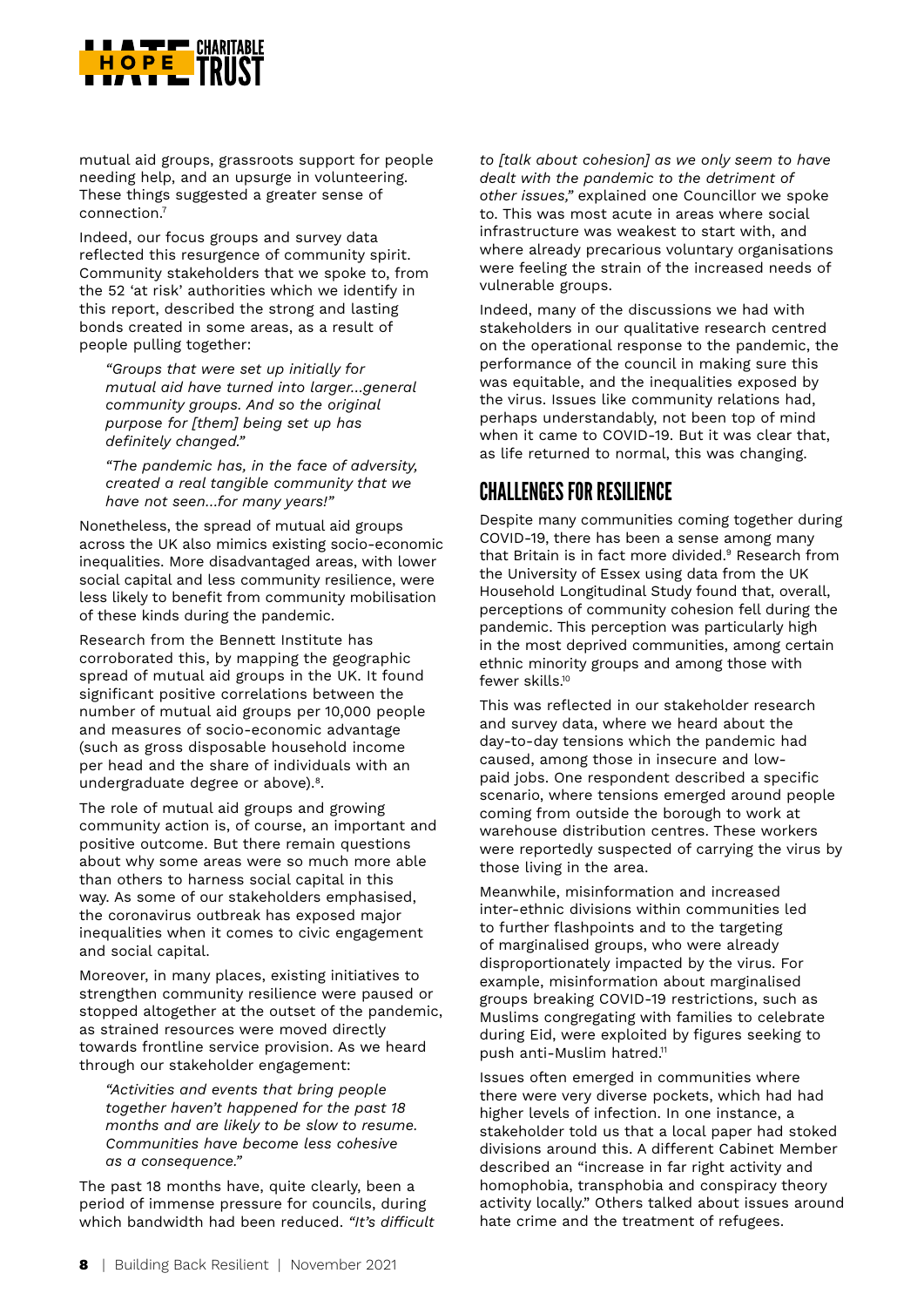

*"At one point, the COVID 19 restrictions… differed between the different townships. Asian communities felt stigmatised. The overnight introduction of restrictions before Eid undermined cohesion."*

*"From my perspective, as a young person, I felt like there's been a rate rise in Islamophobia and racism since the pandemic. And there's also been a rise in East Asian hate [crime]."*

Moreover, there was a general sense that the national government response had failed to manage the disproportionate impact of the virus on BAME communities. There was much criticism of central government here, for its 'one-size-fitsall' approach. For example, one council officer described how national guidance was badly translated into different south Asian languages. Other factors, such as the fact that BAME groups often live with elderly relatives, were not felt to have been considered by national policy-makers.

*"Certain ethnic groups were left out at the beginning. It was only when the uproar happened in the second lockdown [and the] third lockdown that they focused on black communities."*

This was said to have created tensions, harming trust in institutions among certain BAME communities, as well as making it easier for misinformation to spread in less diverse areas. Many communities moved further apart, with even fewer opportunities for common experiences and even less access to shared spaces.

#### THE GROWTH OF CONSPIRACY THEORY

Support for conspiracy theories tends to increase during volatile and uncertain times, so it is not surprising that the rise of conspiracy has become a prolific issue over the course of the pandemic. When large, world-changing events take place we seek meaning – and intent – behind what is going on. Simple accidents often do not suffice as explanations. Our 2021 State of Hate report found that between 15% and 22% of Brits believe in, or are open to, conspiracy theories about the virus.<sup>12</sup>

While many of the conspiracies at play are harmless and eccentric, they indicate a lack of faith in decision-makers. The uncertainty faced by people living through the coronavirus pandemic, twinned with broader questions of political trust and the prevalence of social media, has opened doors for conspiracy theories. Many of these have been about the pandemic itself, but any conspiracy can be a gateway to more harmful ideas. Once a person buys into one conspiracy, they are more likely to accept others, including those that feature racist tropes.

While the growth of conspiracy theory during the pandemic has largely been seen as an online

phenomenon, it has often fed into divisions at a local level. Widely believed conspiracy theories forge an environment where it is easier for rumours about certain groups being 'put first' or 'going to the front of the queue' to gain traction.

In our research, one local officer described how renowned conspiracy theorist David Icke's name had started to appear, graffitied on fences. Others spoke of anti-vaccination theorists becoming more vocal.

*"Without [community] groups people have nowhere to turn, they are often more isolated and therefore more vulnerable especially to those promoting hatred."*

The point was not that this occurred in every part of the community, but that the lack of trust and contact with others – and the attendant retreat onto social media – represented one side of a double-edged sword. Some communities used tools like Facebook to reach out, but others turned inwards and became sucked into echo chambers. This 'patchiness' in terms of response – with some motivated to civic activism and others drawn into cynicism and conspiracy theory – was reported in several quarters.

Through our survey and round tables, we heard from some that deprived white British communities had been most likely to be drawn to anti-vaccine conspiracies. The explanation for the prevalence of conspiracies in poorer and smaller white townships was largely attributed to a lack of civic infrastructure and lower trust in institutions – alongside a feeling of resentment or loss.

*"You talk to an individual in those places and they say, 'We don't trust our councillor, so we'll never go to them, we don't have any relationship with our local church, so we don't go to them'. So who do they go to? They don't go to anyone other than social media, which results in misinformation. And as a result of that, we experienced a higher rate of noncompliance from…predominantly white communities."*

According some, there was an age dimension to this, meanwhile, with "low level anti-social behaviour" and "an undercurrent of resentment from young adults".

Other stakeholders described a rise in digital activism during the coronavirus outbreak. While this was largely a positive thing, they said, it came with new risks. Without there being offline outlets for people to discuss things in a productive way, debates became polarised more quickly.

Public trust in politicians and public institutions has long been a challenge, but the rise of conspiracy theory through the course of the coronavirus pandemic presents a clear additional resilience challenge for communities.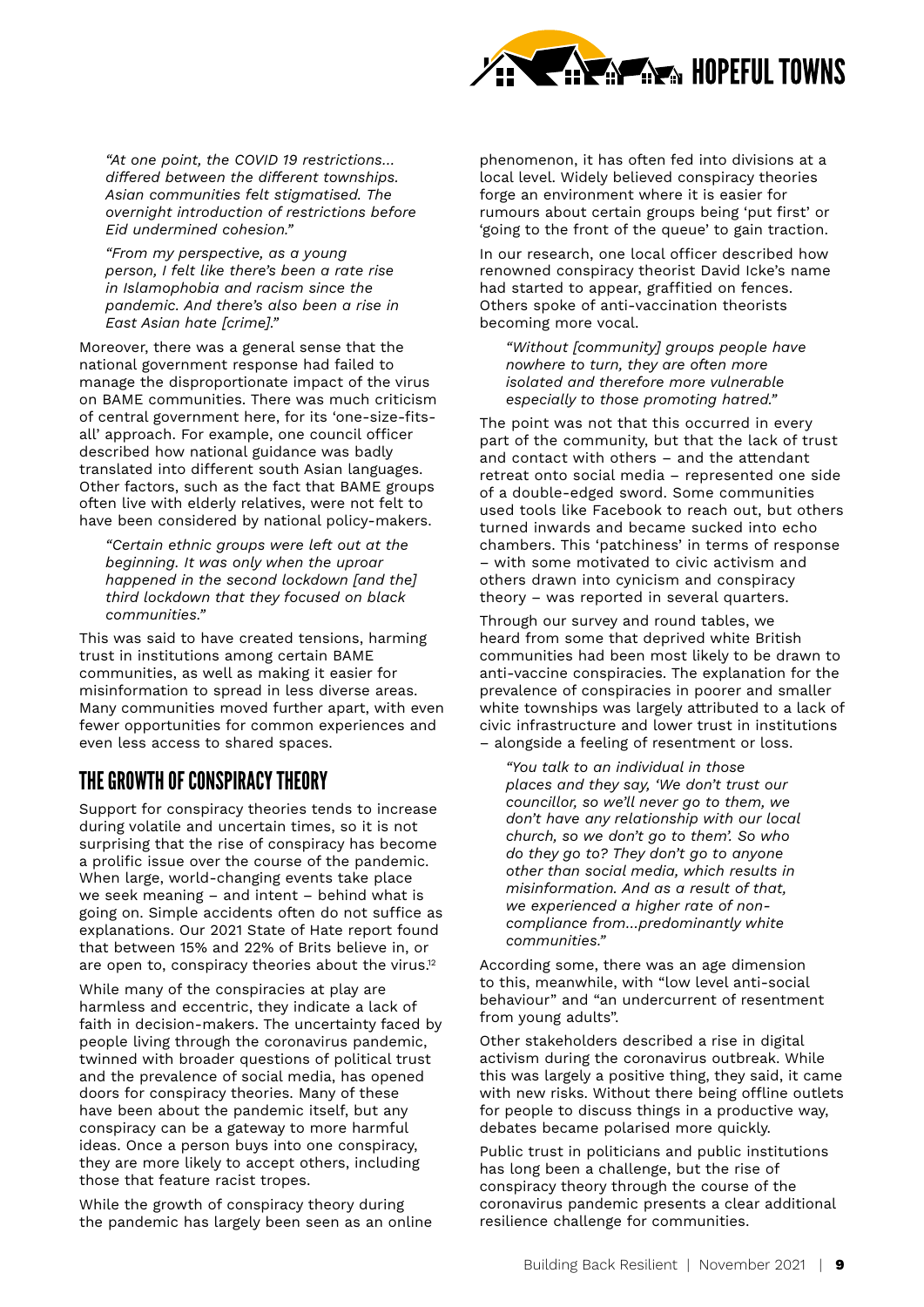

#### **ANXIOUS BRITAIN**

Our polling suggests that, alongside feeling the immediate hit, Britons are nervously anticipating the long term impact of the coronavirus outbreak. Overall, our research finds that more than half (54%) say they are less hopeful for the future as a result of the pandemic, and just 28% are optimistic about a return to prepandemic life within a year. A majority (62%) are concerned that the coronavirus outbreak is exposing inequality in British society.

Understandably, the impact of the coronavirus has increased anxiety among the population. Our polling finds that the majority of Britons are worried about everything from racism and the far right to the decline of the high street and a lack of opportunities for young people.

Shockingly, almost half of Britons (44%) fear that either they or a family member will lose their job in the next year, with women (46%), graduates (50%) and those under 45 (52% of 18-34s and 56% of 35-44s) all more likely to fear unemployment.

The majority (67%) are concerned about the level of poverty in Britain and a lack of opportunities for young people (71%), as well as the decline of the high street (71%). While Labour voters are more likely to be worried about the level of poverty than other voters, there is majority concern across the political spectrum.

And the British public are not just concerned about the economic impacts of the pandemic, but also about what this could mean for communities. Only 15% say they are not concerned about the dangers of the far right, and 63% are worried about the level of racism in Britain. Young people voice the greatest concern about racism in Britain, but concerns spill across all age groups.

At the same time, many share concerns about the arrivals of immigrants into their community (54%) – a finding which may be closely linked to narratives of scarcity in the post-COVID world.

Immigration is often spoken about as a national issue but, as previous research has shown, it is usually seen through a local lens.<sup>13</sup> Our polling demonstrates this. Whereas most see the benefits of immigration at a national level, many have concerns about rapid demographic changes in their own neighbourhood.

To mitigate this, it is essential that integration is supported at the local level, and that civic infrastructure and public services are able to build bridges and support new populations.



#### **Chart 1) To what extent do you agree or disagree with the following statements (Total %)**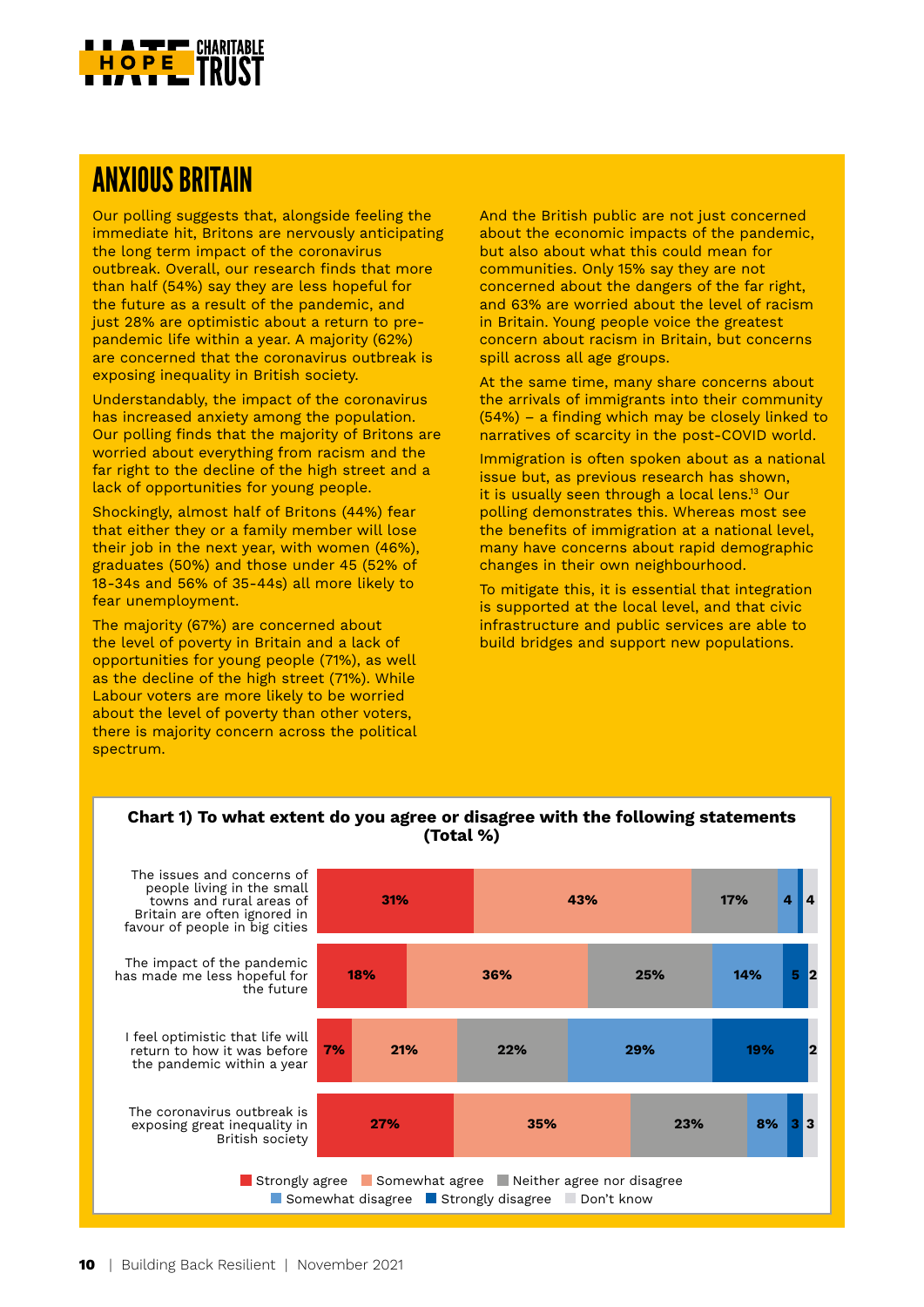

## 2. GEOGRAPHIES OF RESILIENCE

#### RESILIENCE IN THE POST-PANDEMIC LANDSCAPE

The COVID-19 pandemic will lead to a period of real economic difficulty for the UK, adding to the existing pressures emerging from Brexit. It has effectively created a 'perfect storm' – exposing weak social infrastructure, accelerating certain types of job automation and stretching local authorities, many of which were hit hard by austerity long before the coronavirus. Indeed, the pandemic has already damaged many businesses, costing jobs and putting welfare and health systems under immense additional pressure. Britain's economy shrank by 9.9% in 2020 – the biggest dip for 300 years.14

For many communities, economic hardship beckons – creating new vulnerabilities to the divisive and hateful narratives which HOPE not hate seeks to combat. As our research has consistently shown, when people have little hope for their own chances in life, it is much harder for them to show openness and compassion for others.15 People who feel a strong sense of decline can sometimes look for someone to blame for the loss they feel, or try to assert their dominance as they feel their status slip away. And this makes it is easier for opportunists to exploit fears and stoke divisions.

There is a significant geographical dimension to this. Our previous work has found that communities where anxiety about immigration and multiculturalism is greatest are often those which have suffered most through economic decline. They tend to have weaker civic, social and economic infrastructure, and to feel more distant from power. Specific local phenomena – i.e. 'uncertain industrial futures', 'visible decline' or 'competition for resources' – can also play directly into social attitudes.<sup>16</sup>

Understanding the places most impacted by the virus will help to identify where investment is needed, to improve the civic infrastructure and strengthen the social fabric.

#### WHERE THE RISKS HAVE INCREASED

Although community resilience is dependent on a myriad of complex, intersecting factors, we understand that when there is less to go around, people are more likely to be suspicious of change and difference, fearing threats to opportunities and resources. Likewise, conspicuous forms of economic decline can lead newer communities to be blamed for feelings of loss and alienation.

The impact of the coronavirus pandemic on these types of question has developed in unpredictable ways. It is difficult to anticipate the precise intersections between the immediate economic damage wrought by COVID-19 and the longerterm economic fallout. Moreover, it would be crude to see a straight correlation between the economic impact of COVID-19 and resilience, as some communities are more predisposed than others towards anxieties about migration and multiculturalism.

To try and understand these variables in more detail, we have separated out three key factors: the immediate impact of the pandemic, underlying economic resilience, and attitudes to immigration and multiculturalism.

#### A) HIGH IMMEDIATE COVID-19 IMPACT

The virus's economic repercussions have not so far indicated a uniform downturn, as other recessions have tended to do. Instead, the economic impact has affected individuals, sectors and parts of the country in highly unpredictable ways. This has been termed a 'hand-shaped' recovery;<sup>17</sup> certain industries have been more impacted than others, in a way that is not in line with past recessions and which could not have been foreseen.

The fortunes of Crawley, situated right next to Gatwick airport, perfectly illustrate this latter point. Crawley's Job Seeker's Allowance (JSA) and Universal Credit (UC) claimant count in February 2020 was 2.2% – compared to a UK average of 2.7%. But in the subsequent year this figure increased by 6.7 percentage points, to 8.9%. This uptick is nearly twice the percentage point rise for the UK as a whole (3.8%). Thus, a town which might have assumed it had a fairly steady economy found itself at the extreme sharp end of COVID-19.

Tourist-reliant local authorities have also been hit hard, such as South Lakeland and Eden in the Lake District. Despite traditionally being some way below average when it comes to deprivation,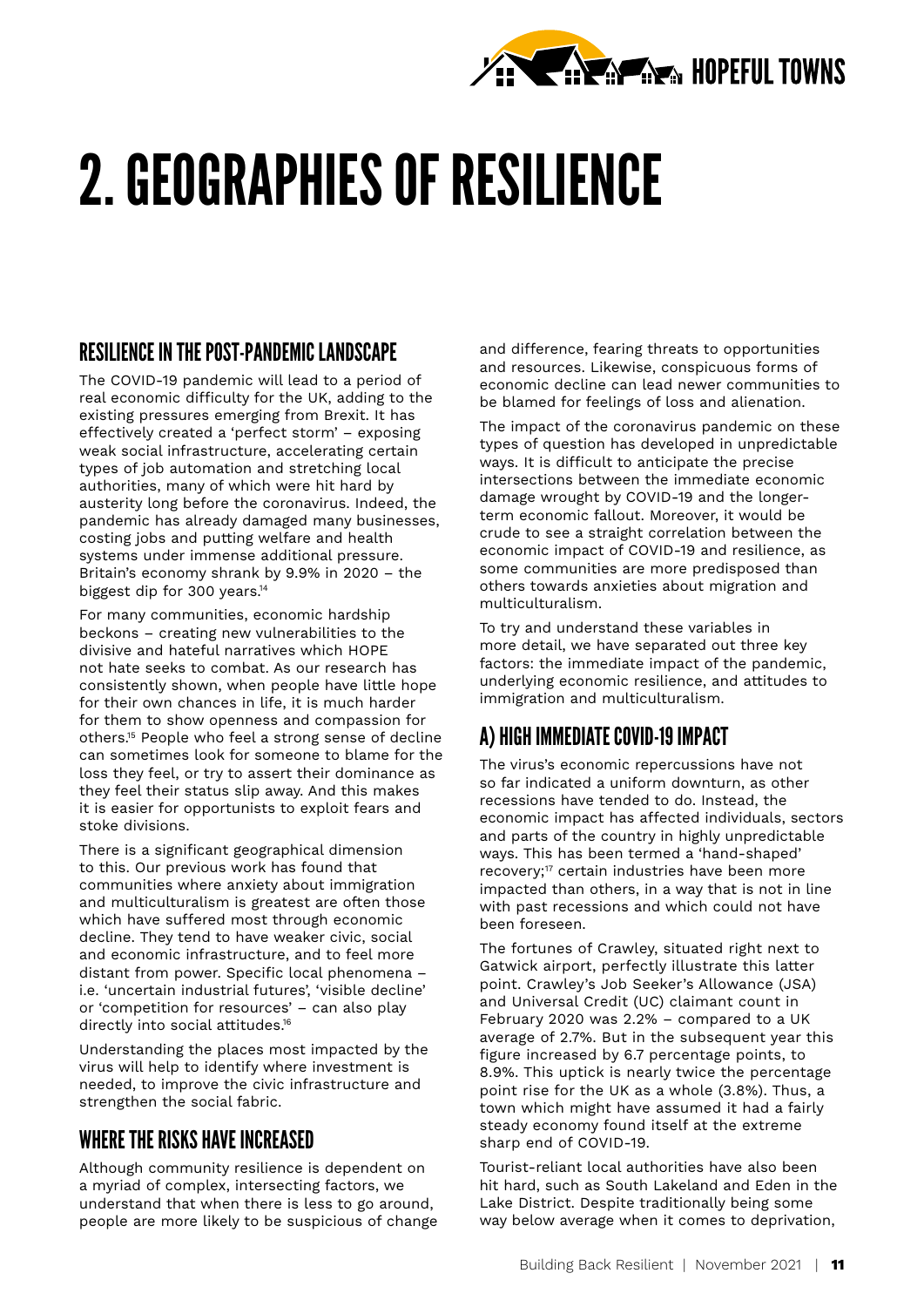

these districts had the 4<sup>th</sup> and 10<sup>th</sup> highest cumulative furlough rates, of nearly 340 English and Welsh council areas.

Early on in the pandemic, the RSA,<sup>18</sup> the Centre for Towns<sup>19</sup> and Tortoise<sup>20</sup> concluded that these sorts of places were liable to be worst hit. The RSA, for example, found "rural areas located in the north and south west of England most at risk of high job losses," with the harshest impacts occurring in "national parks, coastal towns and other tourist hotspots where the economy is geared towards hospitality and retail."

As lockdown restrictions have been lifted, this has changed somewhat. More traditionally deprived sorts of place have begun to see more pronounced challenges – most notably in densely populated parts of London, where the health impact of COVID-19 has been particularly acute.

| Table 1                                                                                                |                                                                                       |                                                                                       |  |  |  |
|--------------------------------------------------------------------------------------------------------|---------------------------------------------------------------------------------------|---------------------------------------------------------------------------------------|--|--|--|
| <b>Top 10:</b><br><b>Productivity</b><br>decline by June<br>2021, relative to<br><b>Jan 2020 (GVA)</b> | Top 10: Total<br>employments<br>furloughed over<br>time as % of<br>overall population | <b>Top 10: Feb 2020</b><br>to Feb 2021 %<br>point rise in JSA/<br><b>UC claimants</b> |  |  |  |
| 1. Crawley                                                                                             | 1. Crawley                                                                            | 1. Newham                                                                             |  |  |  |
| 2. Dover                                                                                               | 2. Hounslow                                                                           | 2. Haringey                                                                           |  |  |  |
| 3. Hillingdon                                                                                          | 3. Haringey                                                                           | 3. Brent                                                                              |  |  |  |
| 4. Bolsover                                                                                            | 4. South Lakeland                                                                     | 4. Waltham Forest                                                                     |  |  |  |
| 5. North West<br>Leicestershire                                                                        | 5. Newham                                                                             | 5. Barking and<br>Dagenham                                                            |  |  |  |
| 6. Hounslow                                                                                            | 6. Tamworth                                                                           | 6. Ealing                                                                             |  |  |  |
| 7. Uttlesford                                                                                          | 7. Brent                                                                              | 7. Crawley                                                                            |  |  |  |
| 8. Hart                                                                                                | 8. Cherwell                                                                           | 8. Hounslow                                                                           |  |  |  |
| 9. Solihull                                                                                            | 9. Ealing                                                                             | 9. Slough                                                                             |  |  |  |
| 10. Southampton                                                                                        | 10. Eden                                                                              | 10. Lewisham                                                                          |  |  |  |

Not all regions or sectors have been affected equally by direct economic impacts of coronavirus restrictions, and it is a diverse set of local authorities which have fared worst.

Table 1 shows the top 10 local authorities for three key COVID-19 impact metrics: Gross Value Added (GVA) decline during the pandemic, furlough scheme usage, and post-COVID increase in UC/JSA claims. These three lists include parts of inner London, commuter towns, settlements near to airports, and tourist destinations. Some of these places would 'expect' to be at the frontline during any economic downturn, but others would certainly not.

#### B) LOW ECONOMIC RESILIENCE

The pandemic's immediate impact on different types of place is only part of the picture. Many of the badly-hit local authorities described above

start from a relatively strong position, and are better equipped to bounce back. Others may already have started to see a more rapid recovery. For example, successful tourist destinations, having been hit hard in the first instance, may have seen an economic uptick following two summers of 'staycations'. In short, places which were economically resilient to start with could bounce back quite quickly once the immediate crisis is over.

Crawley is a particularly good example. As already set out, the area was exceptionally badly impacted by COVID-19 when it comes to high economic impact. This was due to its reliance on Gatwick airport as a provider of jobs. Yet Crawley is economically resilient in a wider sense. After the 2008 banking crisis, Crawley returned to pre-crash levels of productivity by 2012, and continued to see increases in subsequent years.

By contrast, there were 37 local authorities in England and Wales that took a decade or longer to recover from the 2008 financial crash. Among these are the likes of Gateshead, North Lincolnshire and St Helens. Some have still not returned to 2007 levels of productivity.

The direct impact of coronavirus on these places varies, but there is reason to believe that their more general capacity for bouncing back from a national recession is weaker compared to somewhere like Crawley. Factors which might explain this include low levels of skills and qualifications within their populations, as well as lower numbers of job opportunities to start with. Table 2 shows the top 10 local authorities for post-2008 recovery, proportion with no qualifications and pre-COVID unemployment rates, respectively.

| Table 2                                                                      |                                             |                                                                         |  |  |  |
|------------------------------------------------------------------------------|---------------------------------------------|-------------------------------------------------------------------------|--|--|--|
| Top 10: post-2008<br>length of recovery<br>in terms or<br>productivity (GVA) | Top 10: 2021<br>% with no<br>qualifications | <b>Top 10:</b><br>unemployment<br>estimates pre-<br><b>COVID (2019)</b> |  |  |  |
| 1. Gateshead                                                                 | 1. Sandwell                                 | 1. Birmingham                                                           |  |  |  |
| 2. Lancaster                                                                 | 2. Pendle                                   | 2. Middlesbrough                                                        |  |  |  |
| 3. Wolverhampton                                                             | 3. Wolverhampton                            | 3. Hartlepool                                                           |  |  |  |
| 4. Torbay                                                                    | 4. Leicester                                | 4. South Tyneside                                                       |  |  |  |
| 5. Harlow                                                                    | 5. Dudley                                   | 5. Nottingham                                                           |  |  |  |
| 6. Stevenage                                                                 | 6. Merthyr Tydfil                           | 6. Wolverhampton                                                        |  |  |  |
| 7. Croydon                                                                   | 7. Burnley                                  | 7. Kingston upon<br>Hull                                                |  |  |  |
| 8. Selby                                                                     | 8. Middlesbrough                            | 8. Sunderland                                                           |  |  |  |
| 9. North<br>Lincolnshire                                                     | 9. Knowsley                                 | 9. Bradford                                                             |  |  |  |
| 10. St. Helens                                                               | 10. Broxbourne                              | 10. Newcastle<br>upon Tyne                                              |  |  |  |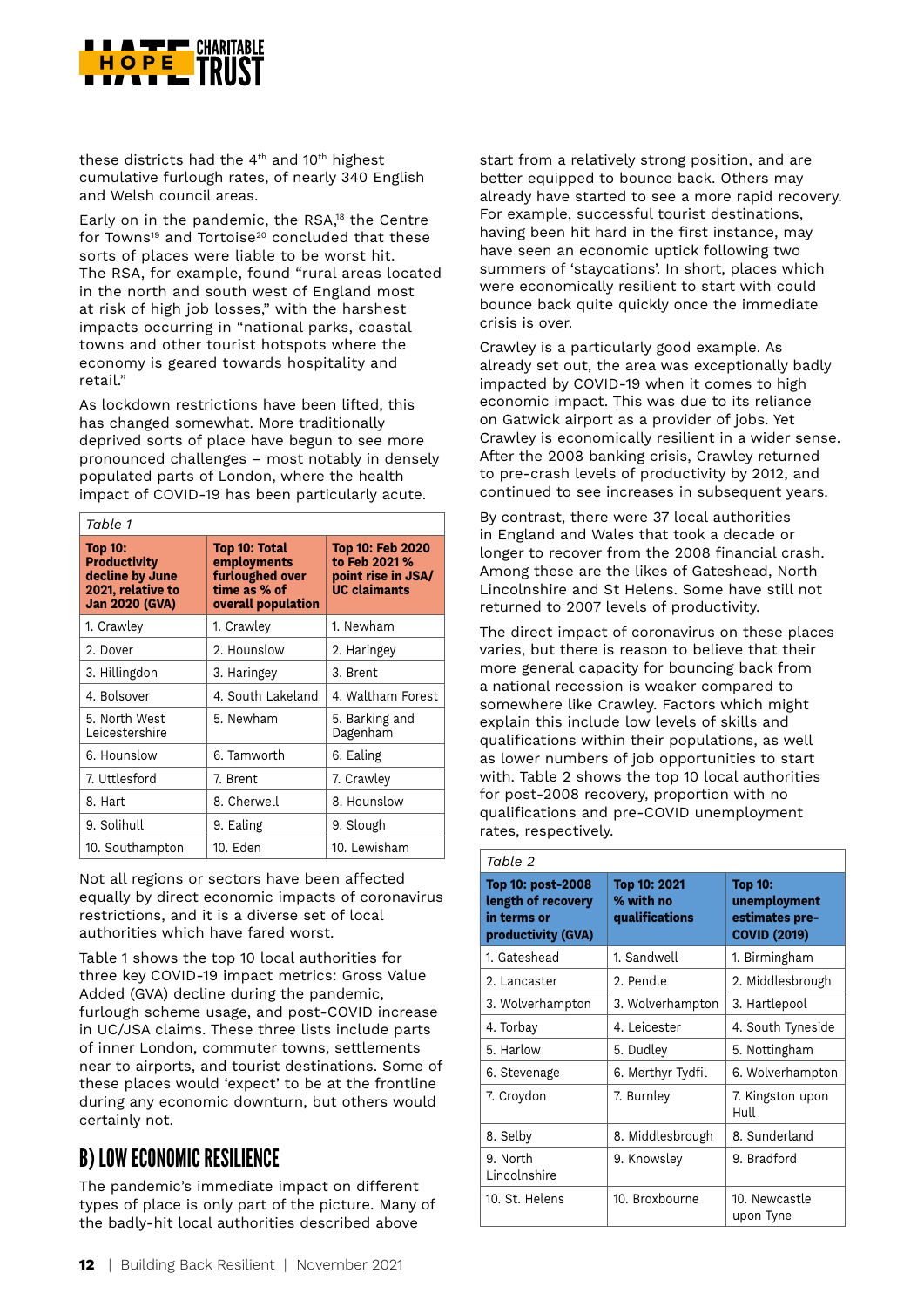

These places are distinct from those hit hardest by the coronavirus, although there are areas of significant overlap. Many are former industrial heartlands, which have long struggled with deprivation and joblessness.

In short, the immediate economic impact of COVID-19 cannot be understood in isolation. It is vital to also look at places with less inbuilt economic resilience. A moderate post-pandemic downturn in an economically vulnerable authority may cause more harm than a sharper slump in a more resilient area. If an area had low economic resilience to start with *and* was disproportionately hit by COVID-19, then we would infer that the challenges it faces in the coming years are likely to be acute.

#### C) LESS LIBERAL SOCIAL ATTITUDES

Despite the strong correlation between economic decline and social cohesion, financial hardship alone does not automatically indicate hostile social attitudes. While places facing significant economic pressures are, all things being equal, more vulnerable to hostile narratives about migration and multiculturalism, this is not always the case. Many other factors play a significant role in shaping attitudes towards difference and change. These include connectivity, local identity, opportunities, and historic diversity.<sup>21</sup>

It is important, in identifying the places at risk from cohesion challenges post-COVID-19, that we acknowledge this. Islington, for example, has been hit hard by the pandemic. The borough is in the top 20% of authorities for the fall in GVA and for the rise in benefit claimants. Many local residents live in poverty, and it fulfils two of our three wider economic vulnerability criteria. Yet it is also a very liberal place, for a range of cultural, historic and demographic reasons. It is less likely than many authorities to face post-pandemic community tensions around immigration and race, despite a tough economic outlook thanks to the virus.

Put simply, some local authorities are more predisposed than others to be liberal about migration and multiculturalism. And economic strains on these more liberal places are less likely to translate into hostility towards change or difference. Our research has persistently found this, and it is important to acknowledge.

There remain large numbers of 'known unknowns' and 'unknown unknowns', in terms of how the coronavirus will affect different sorts of place – not least because national government policies for recovery support, debt and spending remain unclear.

Nonetheless, in understanding the impact of the pandemic on community resilience, we

can assume that places with a high economic COVID-19 impact, low economic resilience to start with *and* underlying pockets of hostility towards immigration and multiculturalism will face the greatest risks.

#### DATA METHODOLOGY

Our analysis looks at where these three vulnerabilities are strongest, for all lower level councils across England and Wales. In examining the three criteria, we have used a number of specific metrics:

- **High COVID impact.** This was attributed on the basis of a local area fulfilling at least one of three things:
	- *Being in the top 20% worst affected council areas when it comes to the impact of COVID-19 on the area's GVA*. GVA describes the value of goods and services produced by an area. It is deduced, in this analysis, by modelling how reliant each authority is on the sectors worst-hit by the pandemic.
	- *Being in the highest 20% for cumulative proportion of the workforce furloughed.* This was worked out by looking at the total number of employments furloughed between March 2020 and March 2021, as a percentage of an authority area's overall population.
	- *Being among the top 20% of English and Welsh authorities for increase in welfare reliance thanks to the virus.* This was based on the percentage point rise in benefit claimants between February 2020 and February 2021.
- **Low economic resilience.** Again, this was attributed on the basis of a local area fulfilling at least one of three things:
	- *GVA not returning to 2007, pre-crash levels until 2013 or later.* This indicates places which were slower than average to return to full productivity following the 2008 financial crisis and the subsequent recession.
	- *Sitting among the highest 20% of council areas for unemployment estimates, prior to COVID-19.* This was based on figures for the year prior to the pandemic hitting (i.e. January 2019-December 2019).
	- *Sitting among the top 20% of councils for the proportion of residents with no qualifications, prior to COVID-19.* This was deduced based on NOMIS figures for the period prior to the pandemic hitting (i.e. the January 2019-December 2019 timespan).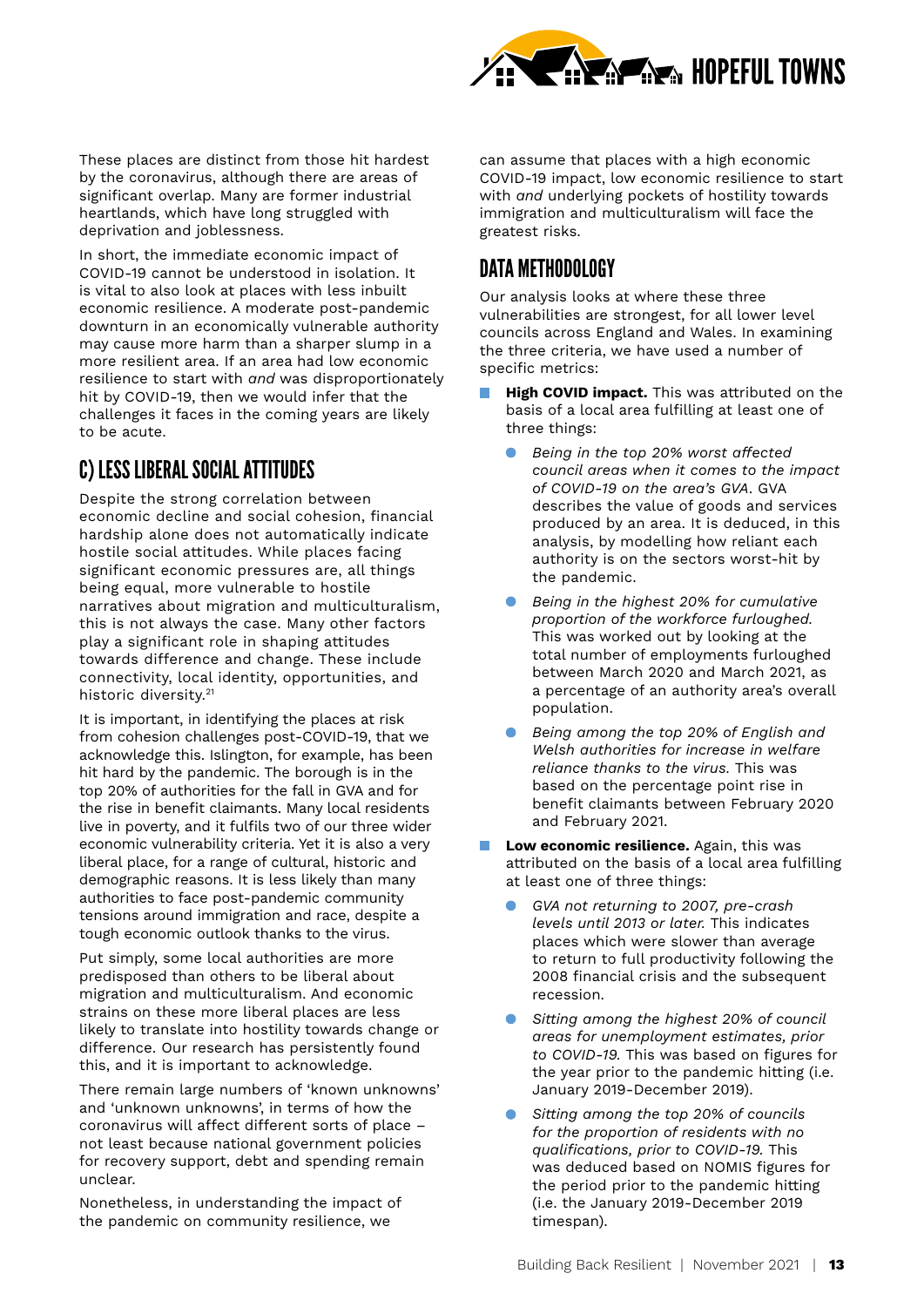

| Table 3 |                                       |                               |                                               |                         |                                                                                        |  |
|---------|---------------------------------------|-------------------------------|-----------------------------------------------|-------------------------|----------------------------------------------------------------------------------------|--|
|         | <b>High</b><br><b>COVID</b><br>impact | Low<br>economic<br>resilience | <b>Less</b><br>positive<br>about<br>migration | <b>Number</b><br>of LAs | <b>Example authorities</b>                                                             |  |
| Group 1 |                                       |                               |                                               | 84                      | Swindon, Northampton, North Warwickshire,<br>Slough, Crawley, Redditch                 |  |
| Group 2 |                                       |                               |                                               | 84                      | Manchester, Enfield, Hackney, Hounslow, Islington,<br>Lewisham, Newham, Waltham Forest |  |
| Group 3 |                                       |                               |                                               | 110                     | Hartlepool, North East Lincolnshire, Tendring,<br>Doncaster, Merthyr Tydfil            |  |

#### **Low liberalism in attitudes to immigration and multiculturalism**

- This data comes from our Fear and Hope polling series. Fear and Hope segmented the population into six attitudinal clusters: two liberal groupings, two groupings that were hostile to migration and multiculturalism, and two interim segments. The framework was modelled in 2016 to small geographical units, including local authorities. For the purpose of this report we look at:
	- Local authorities which under-index (i.e. are rated below '0.00') for their 'liberalism score'; that is, the combined 2018 score for residents identifying with the two most pro-migrant segments.

The economic methodology for the above is partially informed by that used in the Centre for Progressive Policy's 2020 'Back from the brink' report.<sup>22</sup> as well as in their 'Skill up to level up' analysis.23

The impact of COVID-19 remains to be seen, and trying to predict where cohesion and resilience issues might arise is not an exact science. But the above methodology allows us to pinpoint areas which we believe are most likely to see their cohesion challenges become more pronounced thanks to coronavirus.

#### OUTLIERS AND EXCEPTIONS

Table 3 shows examples of the types of places which fulfil two but not three of the criteria. As the examples demonstrate, these authorities are quite distinct from each other.

Those in Group 1 (which do not fulfil the 'low economic resilience' criteria but do fulfil the other two) tend to be market towns, New Towns and commuter towns. They are well-connected and have fairly dynamic economies compared to some areas, but are not affluent.

Those in Group 2 (which are positive about migration but fulfil both sets of criteria for economic vulnerability) tend to be cosmopolitan, inner-city areas, with very diverse populations. We would infer that they are more likely to have internal economic equality, with tensions emerging around issues like housing and gentrification, than to see a far right threat.

Those in Group 3 (which do not fulfil the COVID impact criteria but do fulfil the other two) tend to be post-industrial towns and other poorly connected areas, with very longstanding economic decline. They are not diverse, as a rule, and are less reliant on tourism, light industry, travel and service industries.

#### HIGH COVID IMPACT VS LOW RESILIENCE

Local authorities with lower long term economic resilience are not necessarily the same places as those experiencing the most acute economic pain as a direct consequence of the coronavirus. As Figure 1 shows, there are 174 of the former (fulfilling at least one of three low economic resilience criteria) and 144 of the latter (fulfilling at least one of three high COVID impact criteria). But just 84 council areas fall into both categories.

To illustrate this, Chart 2 shows the average strength of hostility to immigration and multiculturalism, based on our Fear and Hope data, in local authorities which fulfil 0, 1, 2 and 3 of our criteria for COVID-19 economic impact. And it also shows the same thing for those which fulfil, respectively, 0, 1, 2 and 3 of our criteria for economic vulnerability.

When it comes to impact of the pandemic (pink), there is no particular pattern. In fact, those who fulfil all three COVID-19 impact criteria on average have a positive liberalism score, indicating places where public attitudes are more pro-migration than the national average.

With economic resilience, by contrast (blue), the pattern is as marked as could be. Places which fulfil none of the three low economic resilience criteria (slow post-2008 recovery, few qualifications and high unemployment) tend to over-index for hostile attitudes. And areas have increasingly liberal attitudes the more of these three criteria they fulfil.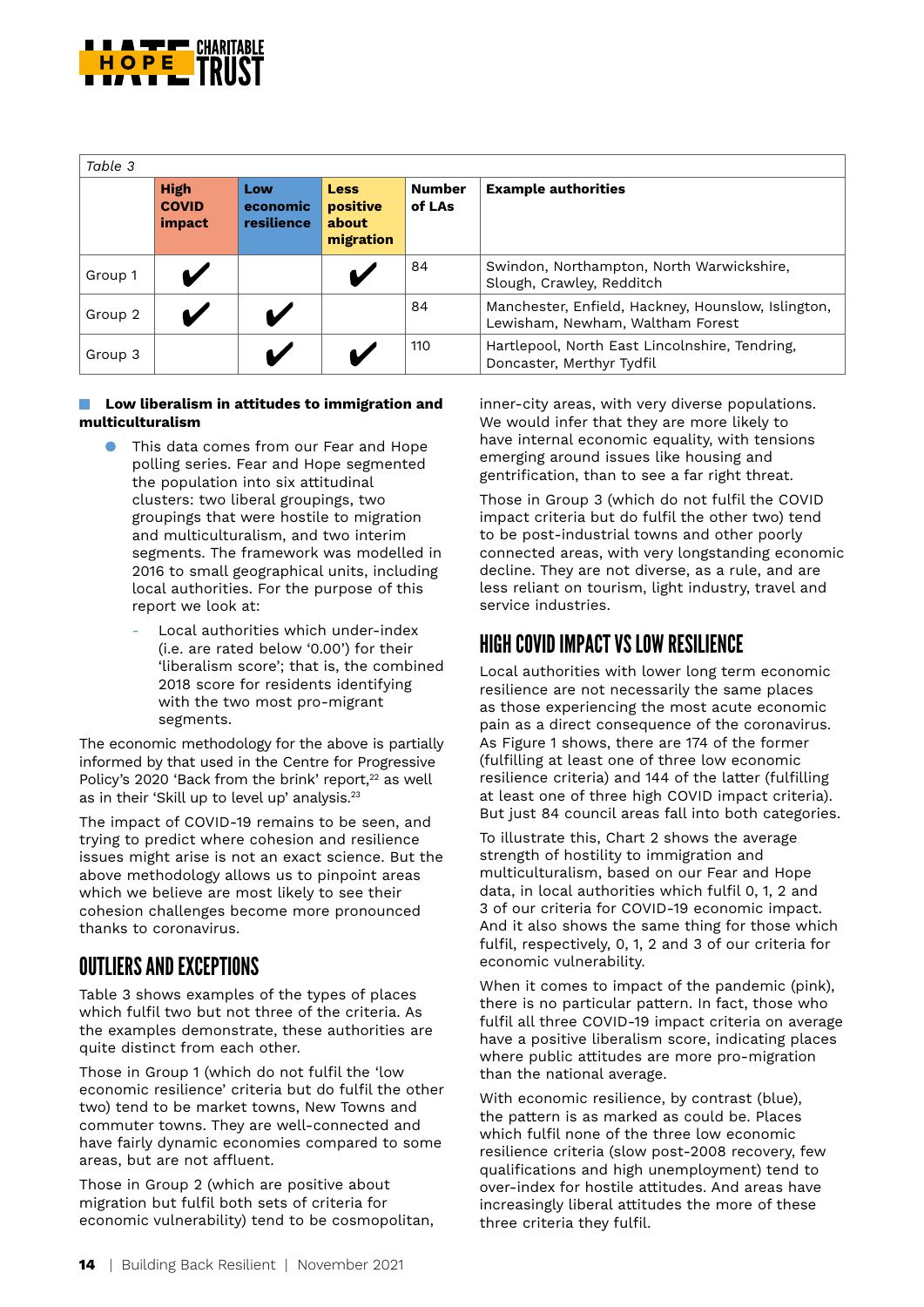



This demonstrates that a lot of the places where the coronavirus outbreak has triggered economic instability are more resilient in other ways. We predict that the most pronounced cohesion issues will be likely to occur in economically vulnerable places facing the *additional* impact of COVID-19. Nonetheless, there is also a risk that areas experiencing economic hardship as a direct consequence of COVID-19 begin to face cohesion issues of their own – i.e. that previously liberal places are dragged towards more hostile ways of thinking by the virus.

#### COMMUNITIES AT RISK

Our analysis, as set out in Figure 1, points to an initial list of 52 authorities where risks have increased. Among the 335 council areas we have looked at, these are the places where coronavirus is likely to have the most significant negative impact on community resilience. Each of these 52 areas fulfil at least one of the criteria for all three elements: a significant short term COVID-19 impact, low long term capacity to recover from economic shocks and less liberal than average attitudes to immigration and multiculturalism.

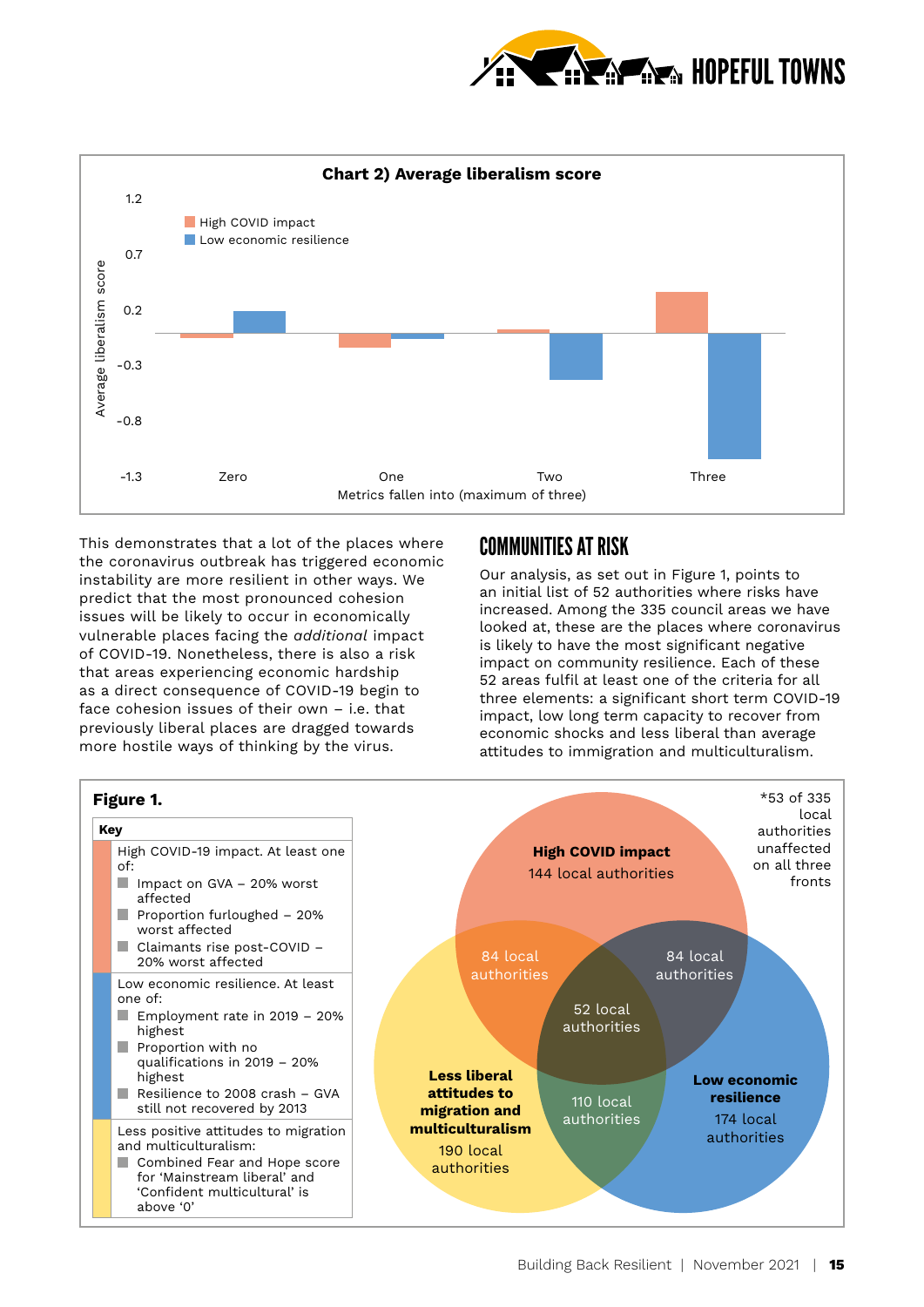

Table 4 lists all 52 of these authorities, including the number of economic risk criteria that each one falls into. The table also lists the towns (places with populations above 10,000) within each authority.

Within the group of 52 council areas, 16 fulfil 4 or more of the 6 possible metrics for high COVID-19 impact *and* low economic resilience (as well as having above average migration hostility). These places are: Blackpool, Harlow, Luton, Sandwell, Barking and Dagenham, Bolton, Leicester, Liverpool, Middlesbrough, Pendle, Peterborough, Rochdale, Swale, Thanet, Thurrock and Wolverhampton.

We believe that these are the local authorities where stresses on social cohesion will have

been amplified by the economic consequences of the pandemic. This does not mean that they will automatically be susceptible to far right overtures, or even that they are the most vulnerable in the country to cohesion issues. But it does mean that these are the areas where the impact of COVID-19 is most likely to have enlarged these risks.

Efforts by central government to 'build back better' within these areas will need to work particularly hard to strengthen the social fabric; they will need to look beyond definitions of 'levelling up' which relate purely to economic infrastructure, and to develop initiatives which strengthen cohesion and community resilience.

| Table 4                |                                                                        |                                                        |                                                  |                                                     |                                  |
|------------------------|------------------------------------------------------------------------|--------------------------------------------------------|--------------------------------------------------|-----------------------------------------------------|----------------------------------|
| <b>Local authority</b> | Towns and cities within authority area                                 | Number<br>of high<br><b>COVID</b><br>impact<br>metrics | <b>Number</b><br>of low<br>resilience<br>metrics | Combined<br>(high<br>impact<br>+ low<br>resilience) | Migration<br>liberalism<br>score |
| Blackpool              | Blackpool                                                              | $\overline{2}$                                         | 3                                                | 5                                                   | Below 0                          |
| Harlow                 | Harlow                                                                 | $\overline{2}$                                         | 3                                                | 5                                                   | Below 0                          |
| Luton                  | Luton                                                                  | 3                                                      | 2                                                | 5                                                   | Below 0                          |
| Sandwell               | Oldbury, Rowley Regis, Smethwick, Tipton,<br>Wednesbury, West Bromwich | $\overline{2}$                                         | 3                                                | 5                                                   | Below 0                          |
| Barking and Dagenham   | <b>NA</b>                                                              | 3                                                      | $\mathbf{1}$                                     | 4                                                   | Below 0                          |
| Bolton                 | Bolton, Farnworth, Horwich, Kearsley, Little<br>Lever, Westhoughton    | 1                                                      | 3                                                | 4                                                   | Below 0                          |
| Leicester              | Leicester                                                              | $\overline{2}$                                         | $\overline{2}$                                   | 4                                                   | Below 0                          |
| Liverpool              | Bootle, Liverpool                                                      | 1                                                      | 3                                                | 4                                                   | Below 0                          |
| Middlesbrough          | Middlesbrough                                                          | 1                                                      | 3                                                | 4                                                   | Below 0                          |
| Pendle                 | Brierfield, Colne, Nelson                                              | $\overline{2}$                                         | $\overline{2}$                                   | 4                                                   | Below 0                          |
| Peterborough           | Peterborough                                                           | 1                                                      | 3                                                | 4                                                   | Below 0                          |
| Rochdale               | Heywood, Littleborough, Middleton, Milnrow,<br>Rochdale                | 1                                                      | 3                                                | 4                                                   | Below 0                          |
| Swale                  | Faversham, Minster, Sheerness, Sittingbourne                           | 1                                                      | 3                                                | 4                                                   | Below 0                          |
| Thanet                 | Broadstairs, Margate, Ramsgate                                         | 1                                                      | 3                                                | 4                                                   | Below 0                          |
| Thurrock               | Aveley, Grays, South Ockendon, Stanford-le-<br>Hope, Tilbury           | 3                                                      | 1                                                | 4                                                   | Below 0                          |
| Wolverhampton          | Bilston, Wednesfield, Wolverhampton                                    | 1                                                      | 3                                                | 4                                                   | Below 0                          |
| Birmingham             | Birmingham, Sutton Coldfield                                           | $\mathbf{1}$                                           | $\overline{2}$                                   | 3                                                   | Below 0                          |
| <b>Bradford</b>        | Baildon, Bingley, Bradford, HaworthI, lkley,<br>Keighley, Shipley      | 1                                                      | $\overline{2}$                                   | 3                                                   | Below 0                          |
| Broxbourne             | Cheshunt, Hoddesdon, Waltham Cross                                     | $\overline{2}$                                         | 1                                                | 3                                                   | Below 0                          |
| <b>Burnley</b>         | Burnley                                                                | 1                                                      | $\overline{2}$                                   | 3                                                   | Below 0                          |
| Cannock Chase          | Cannock, Rugeley                                                       | $\overline{2}$                                         | 1                                                | 3                                                   | Below 0                          |
| Eden                   | Penrith                                                                | 2                                                      | $\mathbf{1}$                                     | 3                                                   | Below 0                          |
| Gravesham              | Gravesend, Northfleet                                                  | $\mathbf{1}$                                           | 2                                                | 3                                                   | Below 0                          |
| Great Yarmouth         | Caister-on-Sea, Gorleston-on-Sea, Great<br>Yarmouth                    | $\mathbf{1}$                                           | $\overline{2}$                                   | 3                                                   | Below 0                          |
| Kingston upon Hull     | Kingston upon Hull                                                     | 1                                                      | $\overline{2}$                                   | 3                                                   | Below 0                          |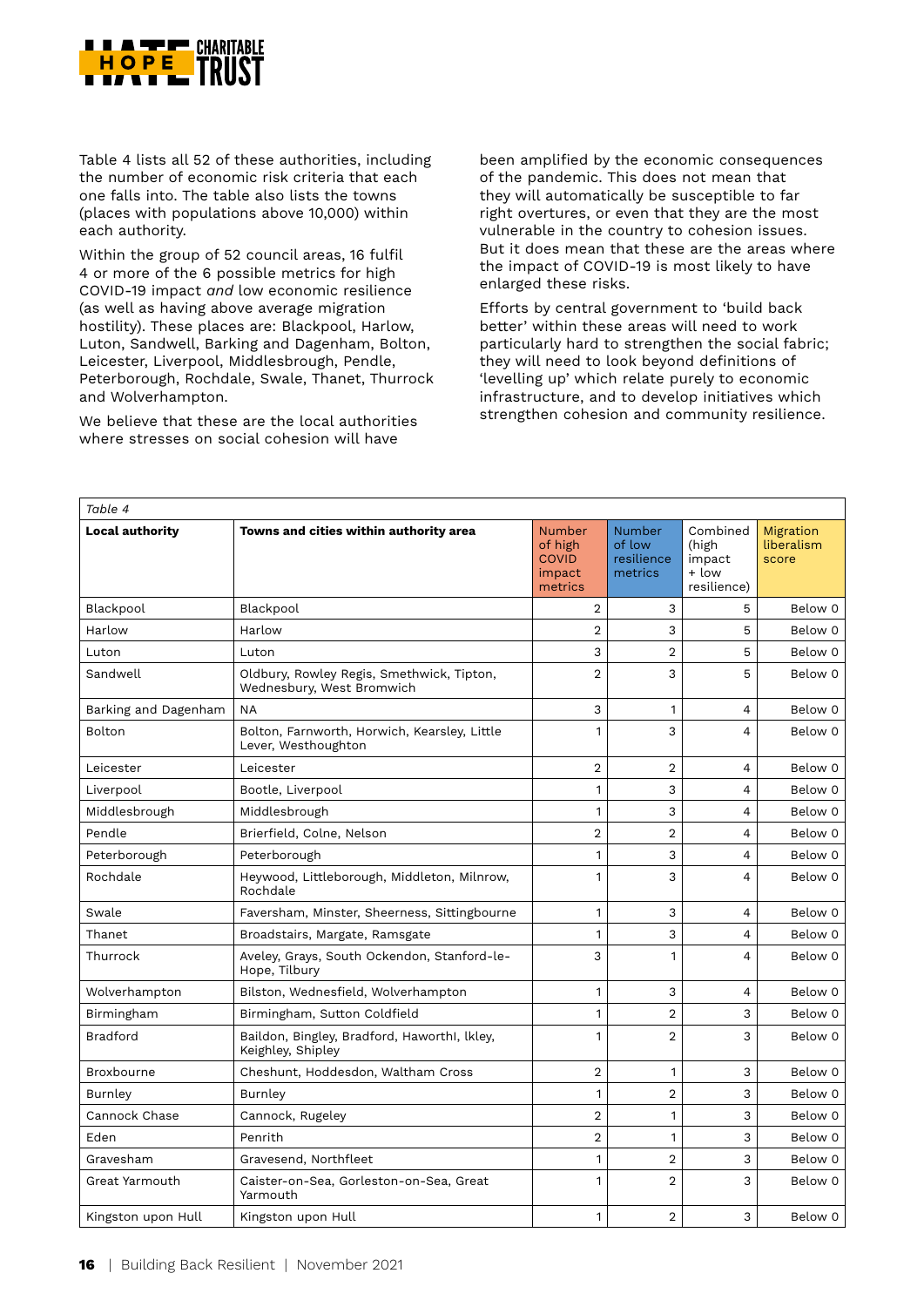

| <b>Local authority</b> | Towns and cities within authority area                                          | <b>Number</b><br>of high<br><b>COVID</b><br>impact<br>metrics | <b>Number</b><br>of low<br>resilience<br>metrics | Combined<br>(high<br>impact<br>+ low<br>resilience) | Migration<br>liberalism<br>score |
|------------------------|---------------------------------------------------------------------------------|---------------------------------------------------------------|--------------------------------------------------|-----------------------------------------------------|----------------------------------|
| Oldham                 | Chadderton, Failsworth, Lees, Oldham, Royton,<br>Shaw, Uppermill                | $\mathbf{1}$                                                  | $\overline{2}$                                   | 3                                                   | Below 0                          |
| Salford                | Eccles, Irlam, Salford, Swinton, Walkden                                        | $\overline{2}$                                                | 1                                                | 3                                                   | Below 0                          |
| Southend-on-Sea        | Southend-on-Sea                                                                 | 1                                                             | $\overline{2}$                                   | 3                                                   | Below 0                          |
| St. Helens             | Haydock, Newton-le-Willows, Rainford, St<br>Helens                              | 1                                                             | $\overline{2}$                                   | 3                                                   | Below 0                          |
| Tamworth               | Tamworth                                                                        | $\overline{2}$                                                | $\mathbf{1}$                                     | 3                                                   | Below 0                          |
| Walsall                | Aldridge, Bloxwich, Brownhills, Darlaston,<br>Walsall, Willenhall               | $\mathbf{1}$                                                  | 2                                                | 3                                                   | Below 0                          |
| Adur                   | Shoreham-by-Sea, Southwick                                                      | 1                                                             | 1                                                | 2                                                   | Below 0                          |
| Basildon               | Basildon, Billericay, Wickford                                                  | $\mathbf{1}$                                                  | $\mathbf{1}$                                     | $\overline{2}$                                      | Below 0                          |
| <b>Braintree</b>       | Braintree, Halstead, Witham                                                     | $\mathbf{1}$                                                  | $\mathbf{1}$                                     | $\overline{2}$                                      | Below 0                          |
| Dover                  | Dover, Deal                                                                     | $\mathbf{1}$                                                  | $\mathbf{1}$                                     | $\overline{2}$                                      | Below 0                          |
| East Suffolk           | Beccles, Felixtowe, Kesgrave, Lowestoft,<br>Woodbridge                          | 1                                                             | 1                                                | $\overline{2}$                                      | Below 0                          |
| Folkestone and Hythe   | Folkestone, Hythe, New Romney                                                   | $\mathbf{1}$                                                  | 1                                                | $\overline{2}$                                      | Below 0                          |
| Gloucester             | Gloucester                                                                      | $\mathbf{1}$                                                  | $\mathbf{1}$                                     | $\overline{2}$                                      | Below 0                          |
| Halton                 | Runcorn, Widnes                                                                 | $\mathbf{1}$                                                  | 1                                                | $\overline{2}$                                      | Below 0                          |
| Hastings               | Hastings                                                                        | 1                                                             | 1                                                | $\overline{2}$                                      | Below 0                          |
| Havant                 | Emsworth, Havant, South Hayling                                                 | 1                                                             | 1                                                | $\overline{2}$                                      | Below 0                          |
| Havering               | <b>NA</b>                                                                       | 1                                                             | 1                                                | $\overline{2}$                                      | Below 0                          |
| Isle of Anglesey       |                                                                                 | 1                                                             | 1                                                | $\overline{2}$                                      | Below 0                          |
| Kettering*             | Desborough, Kettering                                                           | $\mathbf{1}$                                                  | 1                                                | $\overline{2}$                                      | Below 0                          |
| Knowsley               | Kirkby, Prescot                                                                 | $\mathbf{1}$                                                  | $\mathbf{1}$                                     | $\overline{2}$                                      | Below 0                          |
| Mendip                 | Frome, Glastonbury, Shepton Mallet, Street,<br>Wells                            | $\mathbf{1}$                                                  | 1                                                | $\overline{2}$                                      | Below 0                          |
| Newark and Sherwood    | New Ollerton, Newark-on-Trent                                                   | $\mathbf{1}$                                                  | 1                                                | $\overline{2}$                                      | Below 0                          |
| Scarborough            | Scarborough, Whitby                                                             | $\mathbf{1}$                                                  | $\mathbf{1}$                                     | $\overline{2}$                                      | Below 0                          |
| Selby                  | Selby                                                                           | $\mathbf{1}$                                                  | 1                                                | $\overline{2}$                                      | Below 0                          |
| Tameside               | Ashton-under-Lyne, Denton, Droylsden,<br>Dukinfield, Hyde, Mossley, Stalybridge | $\mathbf{1}$                                                  | 1                                                | $\overline{2}$                                      | Below 0                          |
| Torbay                 | Brixham, Paignton, Torquay                                                      | 1                                                             | 1                                                | 2                                                   | Below 0                          |
| <b>Wyre Forest</b>     | Bewdley, Kidderminster, Stourport-on-Severn                                     | $\mathbf{1}$                                                  | 1                                                | $\overline{2}$                                      | Below 0                          |

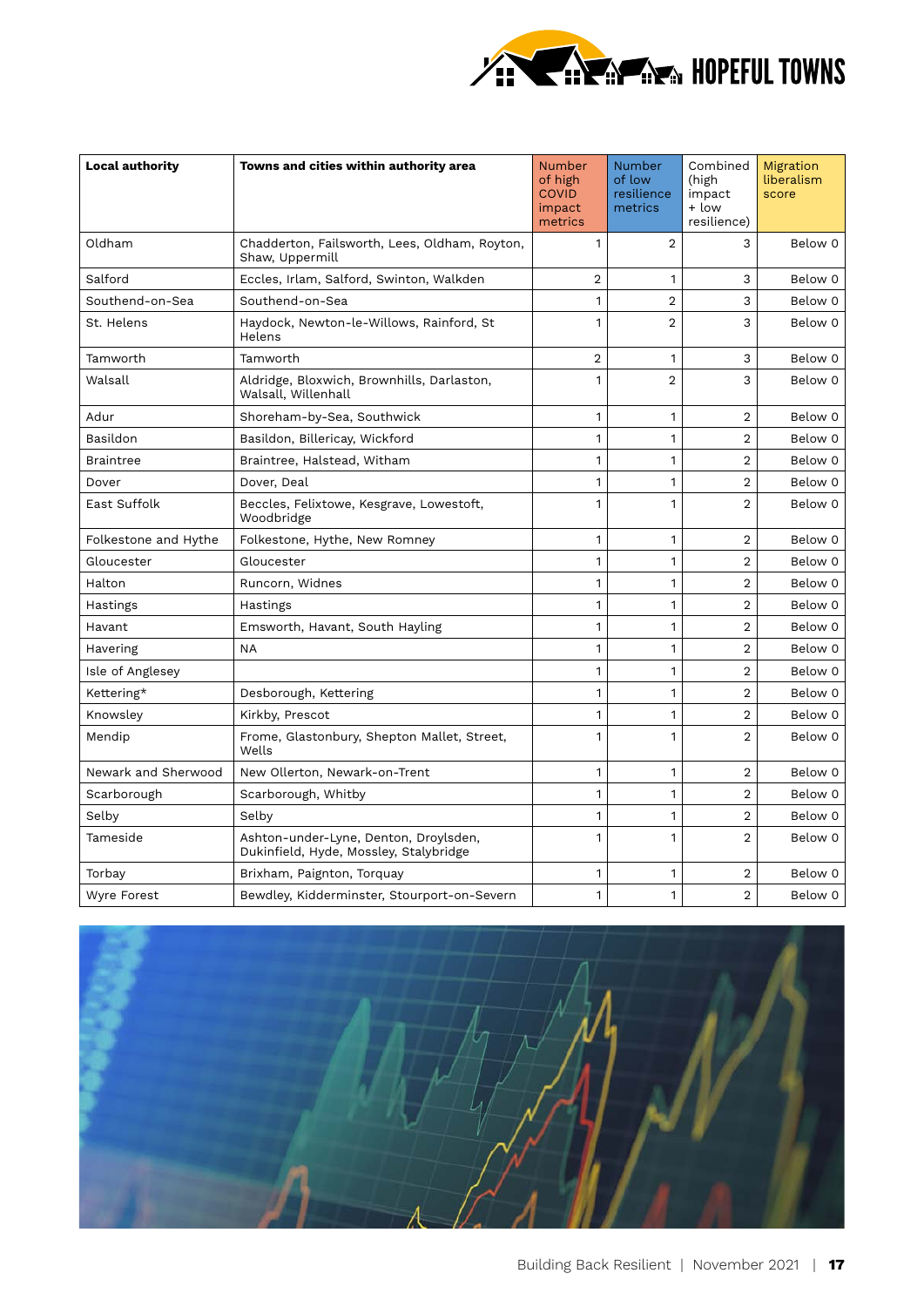



#### TYPES OF PLACE

Figures 2 and 3 map, respectively, the 52 council areas and the 144 towns which fit within these council areas. If we look at our list of 52 authorities, they initially seem quite disparate. There is significant variation in terms of diversity, urbanity, size, and political control. Overall, only seven of our local authorities could be described as sitting within the 'Red Wall': Blackpool, Bolton, Burnley, Middlesbrough, Sandwell, Walsall and Wolverhampton.

Scraping the surface, however, we find a spectrum, between two types of place. Authorities like Oldham or Barking are at one end, and places like Mendip or Havant are at the other. A number of other authorities – Harlow, Middlesbrough or Swale, for example – sit somewhere in between.

The first of these types of place is diverse, densely populated and has pockets of acute deprivation. Included within this are the authorities representing several of the UK's largest cities – Leicester, Birmingham and Wolverhampton – as well as a number of slightly smaller places, with relatively large BAME and migrant populations, such as Luton and Rochdale.

Many people living in these authorities are reliant on precarious, low-paid manual work, and saw job losses when the pandemic hit. Rather than being the shrinking and ageing places sometimes termed 'left behind', they are relatively wellconnected, and are reliant on logistics and service industries, as well as on airports or nearby cities. Several have had high profile cohesion issues in the past, and there are also a number of New Towns. These local authorities are mostly Labour controlled.



The second group are much less urban in character and much less diverse. They might not be thought of as deprived in a conventional sense, though nor are they affluent. They are places which were particularly affected, at the outbreak of coronavirus, as a result of their reliance on tourism, with many being seaside resorts (Great Yarmouth and Scarborough) or beauty spots and national parks (Eden or Anglesey). Others, such as Gloucester and Kettering, rely upon forms of light industry which shut down during lockdown.

These places often have a lower skills base than the national average, and a lower level of economic resilience, hence they may be less able to bounce back from a major economic hit. But they are also less likely to have experienced major issues around acute poverty or unemployment prior to the coronavirus outbreak. Local attitudes in these areas, which are mostly Tory-controlled, are often socially conservative, though there is little history of high-profile cohesion challenges.

The 144 towns within the 52 authorities are, as a rule, bigger than the typical town in England and Wales – with an average population of 47,000 compared to 38,000 for towns nationally. Very few are in Wales, the south west or the north east.

Chart 3 looks at resilience challenges faced by these towns, and how they compare with English and Welsh towns overall. It is based on 14 factors which can increase the risk of tensions in an area, as set out in our 2020 report, Understanding Community Resilience in our Towns.24

The chart shows how the 144 towns in 'high risk' authorities compare with all 862 towns in England and Wales, in terms of the percentage which fall into each of the 14 clusters.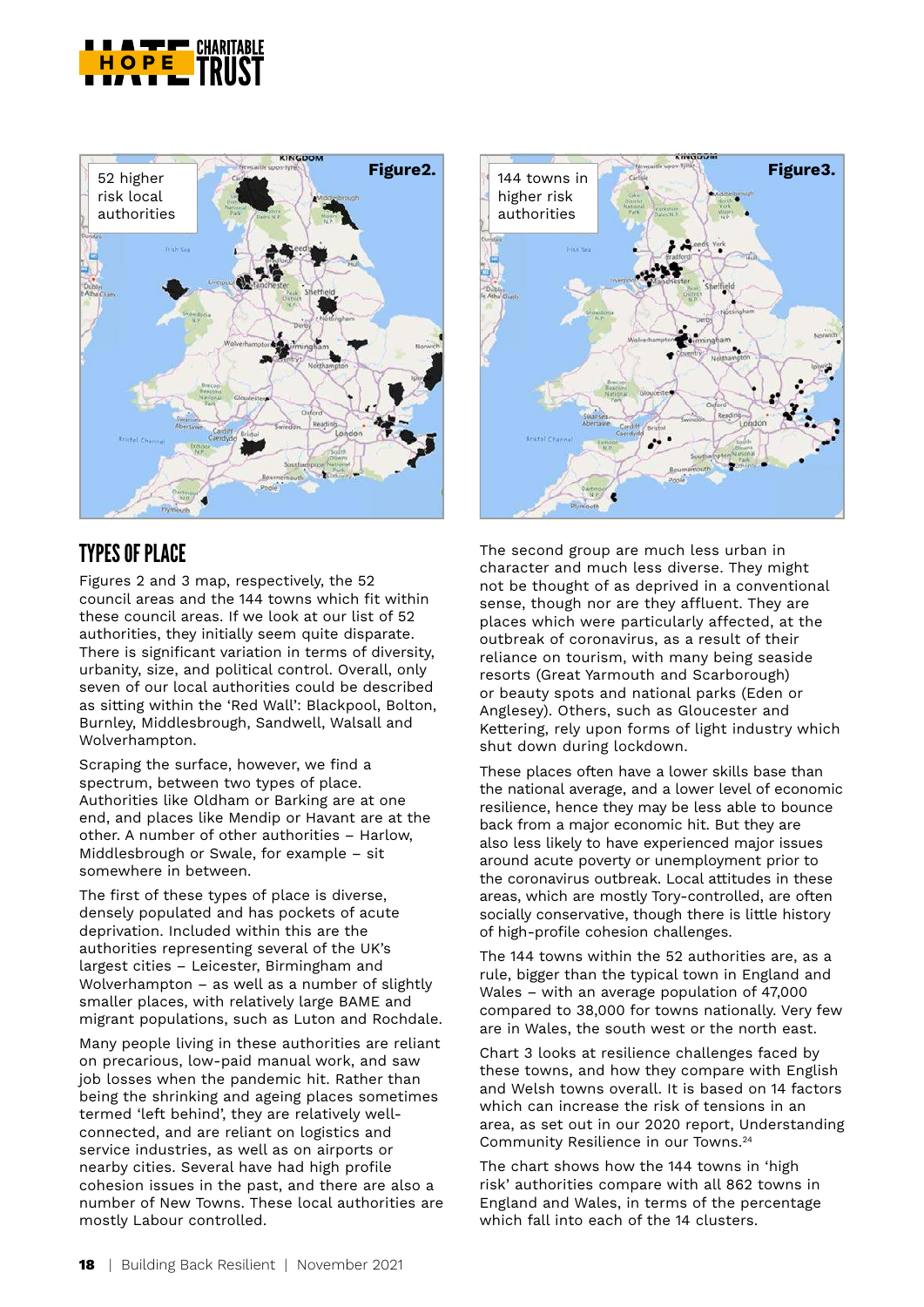



Towns within our 52 authorities are more likely to have visible decline, industries at risk, weaker local identities and cross-cutting deprivation. Others may be struggling to accommodate diversity, as a result of rapid demographic change and squeezed resources.

Table 5 outlines some examples of the resilience challenges faced by towns among our 52 authorities, as well as what support could be offered.

#### FEARS FOR THE FUTURE

When we spoke to stakeholders across our 52 authorities, the looming economic challenges resulting from COVID-19 were acknowledged by all. Everyone we spoke to was extremely anxious about the economic outlook for their area. And in the majority of cases it was believed that the economic hit would have a knock-on effect for cohesion, making it harder to foster community resilience.

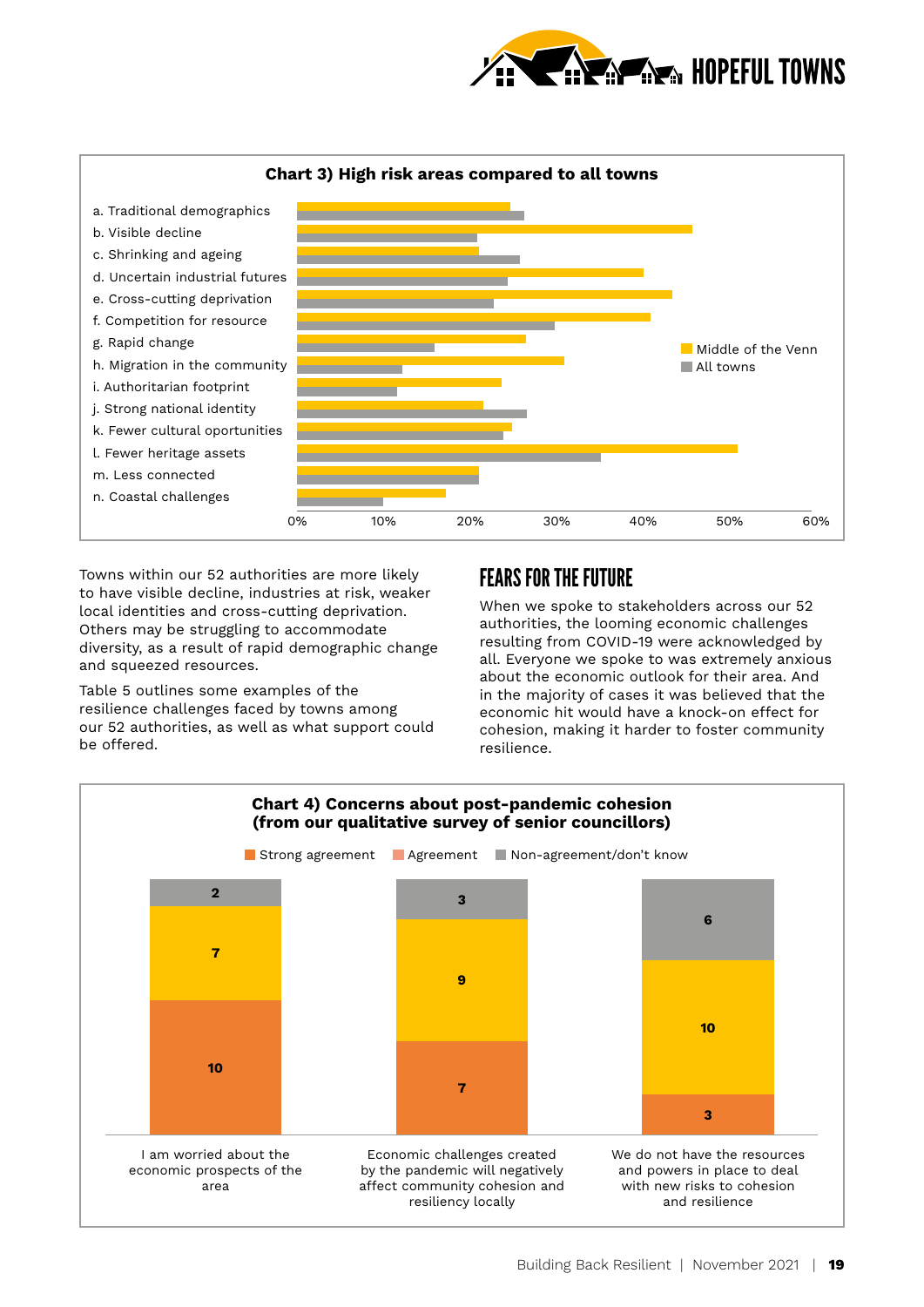

| Table 5                                                                                                                                               |                                                                |                                                                                                                                                      |  |  |  |
|-------------------------------------------------------------------------------------------------------------------------------------------------------|----------------------------------------------------------------|------------------------------------------------------------------------------------------------------------------------------------------------------|--|--|--|
| <b>Challenge for community</b><br>resilience                                                                                                          | <b>Examples of affected towns within</b><br>the 52 authorities | <b>Potential support</b>                                                                                                                             |  |  |  |
| Visible decline - closing pubs,<br>low qualify living environments<br>and conspicuous crime and social<br>problems                                    | Bolton, Great Yarmouth, Rochdale                               | Support for high streets,<br>potentially moving away from<br>retail and towards town centres as<br>shared spaces                                     |  |  |  |
| Uncertain industrial futures - wage<br>stagnation, risk of automation<br>and recent (post-2000) industrial<br>decline                                 | Braintree, Newark, Gloucester                                  | Investment in skilled jobs and<br>training for young people, to<br>mitigate automation and provide<br>employment                                     |  |  |  |
| Cross-cutting deprivation - poverty<br>and deprivation in relation to<br>income, health and education                                                 | Folkestone, Rowley Regis, Bootle                               | Targeted social policies, providing<br>community support for families<br>and investing in the third sector<br>locally                                |  |  |  |
| Competition for resources -<br>struggles to access housing,<br>jobs and services, alongside<br>rising populations and feelings of<br>economic anxiety | Luton, Peterborough, Sittingbourne                             | Engagement pojects, based on<br>partnerships with community<br>leaders and on strategies which<br>create contact between groups                      |  |  |  |
| Rapid change - demographic<br>change, forecast to continue,<br>alongside population growth, in<br>towns on the edge of big cities                     | Oldham, Gravesend, Walsall                                     | Long term, funded positions for<br>cohesion officers or neighbourhood<br>teams, to support change                                                    |  |  |  |
| Migration in the community -<br>very concentrated African, East<br>European and South Asian<br>migration alongside high asylum<br>dispersal           | Middlesbrough, Wolverhampton,<br>Rochdale                      | More tailored services, which<br>recognise the specific needs of<br>certain communities, as exposed<br>by COVID (e.g. multi-generational<br>housing) |  |  |  |
| Authoritarian footprint - historic<br>successes (and/ or grass roots<br>support) for the far right or the<br>populist right                           | Burnley, Grays, Scarborough                                    | Targeted support, to identify<br>far right extremism and reduce<br>susceptibility to conspiracy<br>theories                                          |  |  |  |
| Fewer heritage assets - cheaper<br>housing and an absence of assets<br>conferring status (city status,<br>football club, Medieval history etc)        | Harlow, Havant, Shoreham                                       | Investment in community pubs,<br>libraries arts festivals and other<br>local assets which build a stronger<br>sense of place                         |  |  |  |

This included stakeholders with broadly positive experiences of community relations during coronavirus itself. One councillor reported "no issues" during the pandemic – with *"communities having come together brilliantly during the pandemic"* – but nevertheless anticipated that cohesion after the pandemic would be worse than that before. Trust was seen as a major factor here, with another councillor stating that their community would *"quite rightly feel that they have been let down."*

Stakeholders described a high rate of people working locally in "the physical labour force, people in warehouse jobs, people in the retail sector, in other low-skilled jobs." Many had already lost their jobs – or else risked becoming redundant if businesses did not quickly recover.

*"As financial instability increases people will look for someone to blame, this is often marginalised and minority groups.* 

#### *Our biggest challenge is far right activity and hate crime."*

Others described a large, working-age population who could not work, alongside low education and skills attainment and a rapid increase in the diversity of the area. The strong sense in many cases was that COVID-19 had amplified these challenges and that the added pressure could feed resentment and discrimination. As one respondent put it, *"people struggling financially tend to have a lower tolerance threshold."*

*"People are being laid off and furloughed and businesses [have been] failing. This has put a huge strain on everyone and adds to the stress and pressure. It can then manifest in people being less sympathetic and empathetic to others. Resentment can build and community cohesion starts to fall apart. [It is] very easy then for those who want to promote hatred and division to get*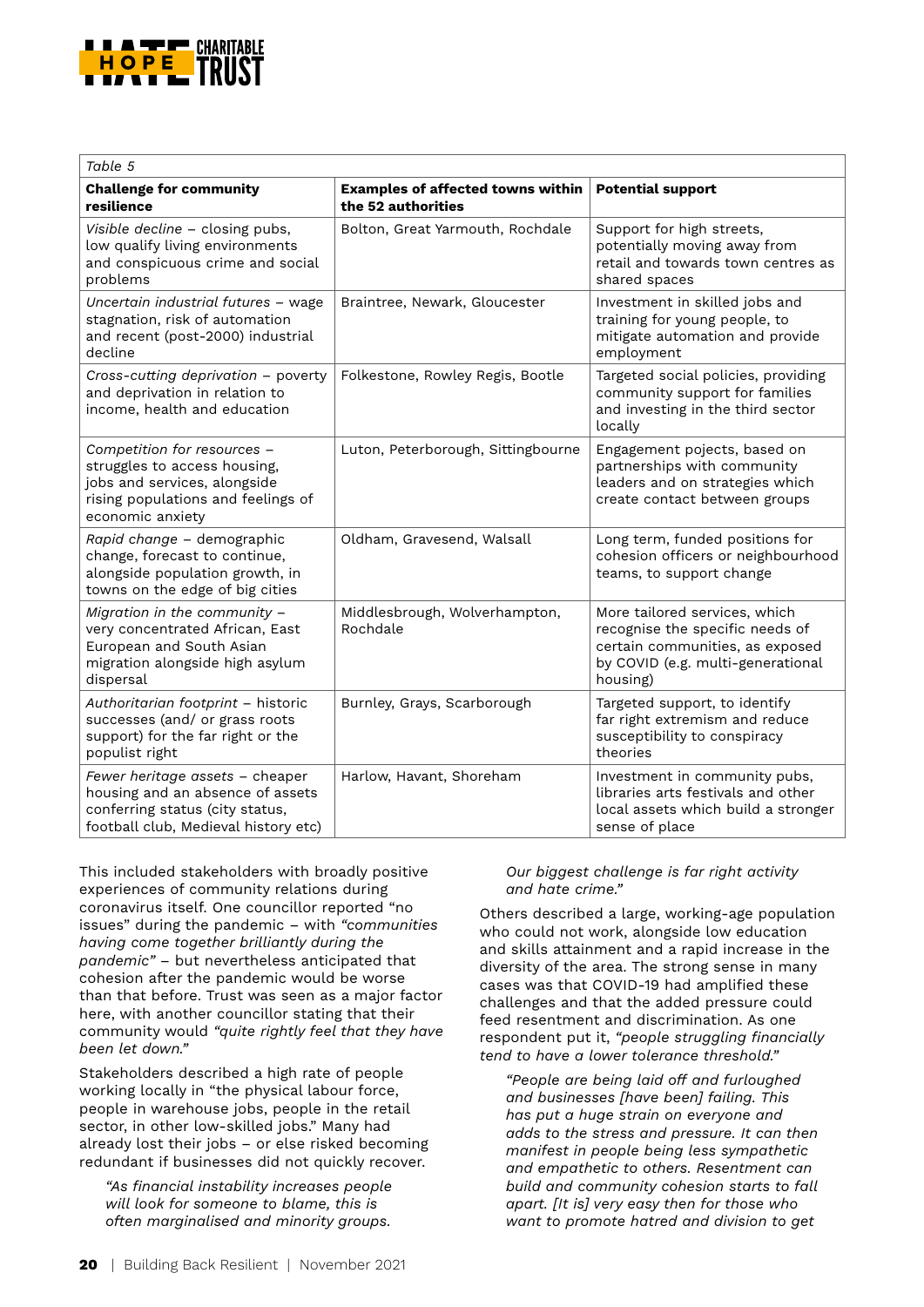



*a hold. We have seen an increase in far right material and literature in the city."* 

Our conversations also drew on past experiences of austerity – with many feeling that they were still living with the consequence of post-2008 austerity measures. Austerity was regarded by many to have continued, largely unbroken, and there was a sense among politicians, officers and community activists alike, that services like mental health and domestic violence had been overwhelmed during the lockdowns.

It is worth noting that one of our criteria for low economic resilience was the time which council areas took to recover from the financial crash. 14 of the places within our list of 52 only returned to 2007 levels of economic productivity a decade later, and a further 23 took longer than that. Hence, for most of the places we talked to, the fallout from the 2008 crisis was still very much ongoing at the local level.

*"After 10 years of austerity our local authority was struggling financially anyway before the pandemic… This local authority desperately requires more financial help and assistance from central government."*

We also heard how councils had cut ostensibly 'less essential' services during the early 2010s,

but that it was only later on that it became clear quite how important these services were in strengthening community relations. Many feared what a return to austerity could mean for the areas they live and work in.

Others remarked that the work carried out by the voluntary sector throughout the pandemic had left these organisations in a particularly vulnerable position, due to 'burn out', whilst also facing an increase in demand, thanks to the numbers of people needing their support.

*"There's going to be this over reliance on charities and the voluntary sector. And the voluntary sector is not adequately funded."* 

Across the responses, two anxieties which came up most frequently were about skills and opportunities for young people on the one hand, and potential further funding reductions for community projects and the third sector on the other. It was felt that both of these elements risked feeding directly, under certain circumstances, into major new tensions.

Generally speaking, charities and voluntary organisations were regarded as a vital force for good in fostering community resilience, but one which was too often overlooked and underfunded.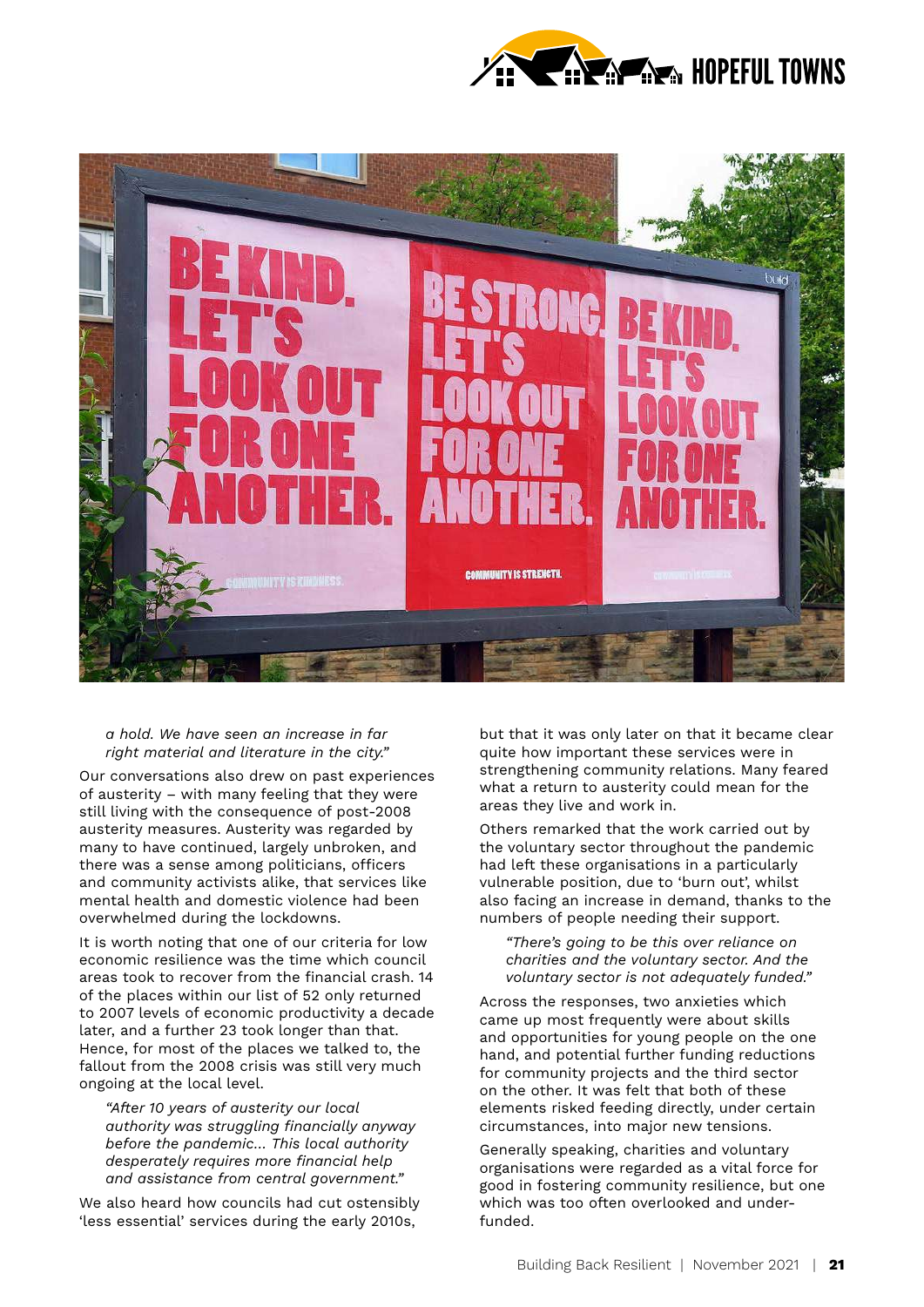

### LEVELLING UP EXPECTATIONS WITH REALITIES

As this report sets out, recovery from COVID-19 will likely follow the pattern of existing geographic inequalities. Indeed, our poll finds that most Britons (74%) – including 67% of Londoners – feel that the issues and concerns of people living in the small towns and rural areas of Britain are often ignored in favour of people in big cities.

Since the 2019 election, the promise to 'level up' opportunities across all parts of the UK has become a key mantra, alongside the Government's promise to 'build back better' from the pandemic. While the Levelling Up Fund promises to invest in infrastructure that improves everyday life across the UK it has largely remained unclear where investment will be concentrated and how the effects of 'levelling up' will be felt.

Our poll suggests a high degree of cynicism about the Government's ability to 'level up'. Overall, just 20% of people say they think Boris Johnson will succeed in 'levelling up' less affluent areas of the country. And, although this is a politically divisive question, with Labour voters most cynical about these efforts, those who voted Conservative in 2019 are also split when it comes to their expectations of levelling up. Despite 'levelling up' being a core part of the Conservatives' 2019 manifesto, often considered a reason behind the 'Red Wall' political shift, around a third say they do not expect levelling up to succeed (34%) while another third remain unsure (28%).

When asked what people think the Government needs to do in order to fulfil its 'levelling up' pledge, housing, health and social care and investment in places outside of big cities were all cited, among both Labour and Conservative voters.

And while 42% felt that 'levelling up' would mean bringing more wealth to less affluent areas whilst not affecting wealthier areas, more

#### **Chart 5) Do you think Boris Johnson will succeed in 'levelling up' less affluent areas of the UK?**





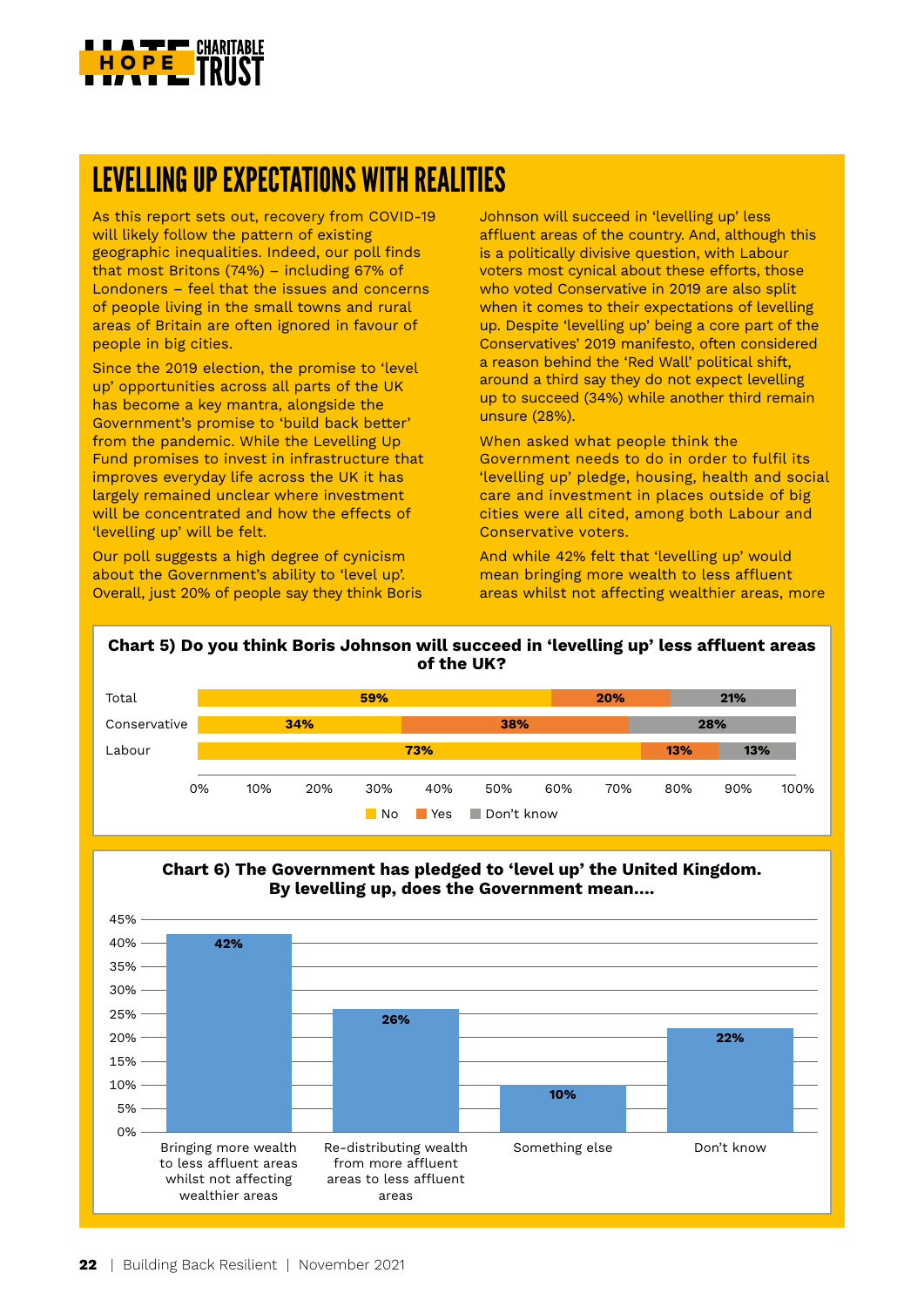

than a quarter (26%) thought that levelling up would mean re-distributing wealth from more affluent areas to less affluent ones.

Our polling suggests that the Conservatives could struggle to implement 'levelling up' in a way that meets expectations, especially if the UK re-enters a period of austerity as a result of the economic implications of the pandemic.

Our survey and round table research found a mixed understanding of what 'levelling up' entailed. While Conservative members were generally more encouraged by the agenda, as "a hand-up not a hand-out," we also heard other Tory councillors dismiss the agenda as "meaningless jargon." Labour members were more cynical about the term, describing it either as meaningless or as a form of 'pork barrel politics' (i.e. a form of politics diverting money to areas to win votes). But others were more circumspect. "It means little at the moment," explained one, from a Labour-run authority. "But we would like it to mean everyone gets an equal opportunity and resources in life."

When asked explicitly to define what they wanted the term to mean, a number of responses came through. Many of these were about regional inequality and the funding imbalances between north and south.

"Reducing economic, educational and employment disparities and increasing community wealth building; investing in mainstream business and SME's, CIC's and social enterprise; stimulating the local economy," wrote one.

One person, whilst sceptical about the government's ability to come good on the slogan, stated that 'levelling up' should be "about wholesale reform of service delivery and adequate funding from central government, although they emphasised that, "even with all that we will be lucky to 'level up' to average outcomes."

While resource allocation was clearly a part of this, many of the lengthier responses focused on elements of the wider social fabric. These included definitions of 'levelling up' based on finding opportunities for young people, creating equalities between different groups and breaking cycles of deprivation.

Overall, it remains to be seen if the Conservatives' levelling up agenda will be able to achieve the changes communities across the country are calling for. But it is clear that for local authorities in areas at risk from cohesion challenges  $-$  as well as for the wider public  $$ an approach that favours putting people and communities first is key.



#### **Chart 7) Which of the following do you expect the Government to achieve in order to fulfil the 'levelling up' pledge?**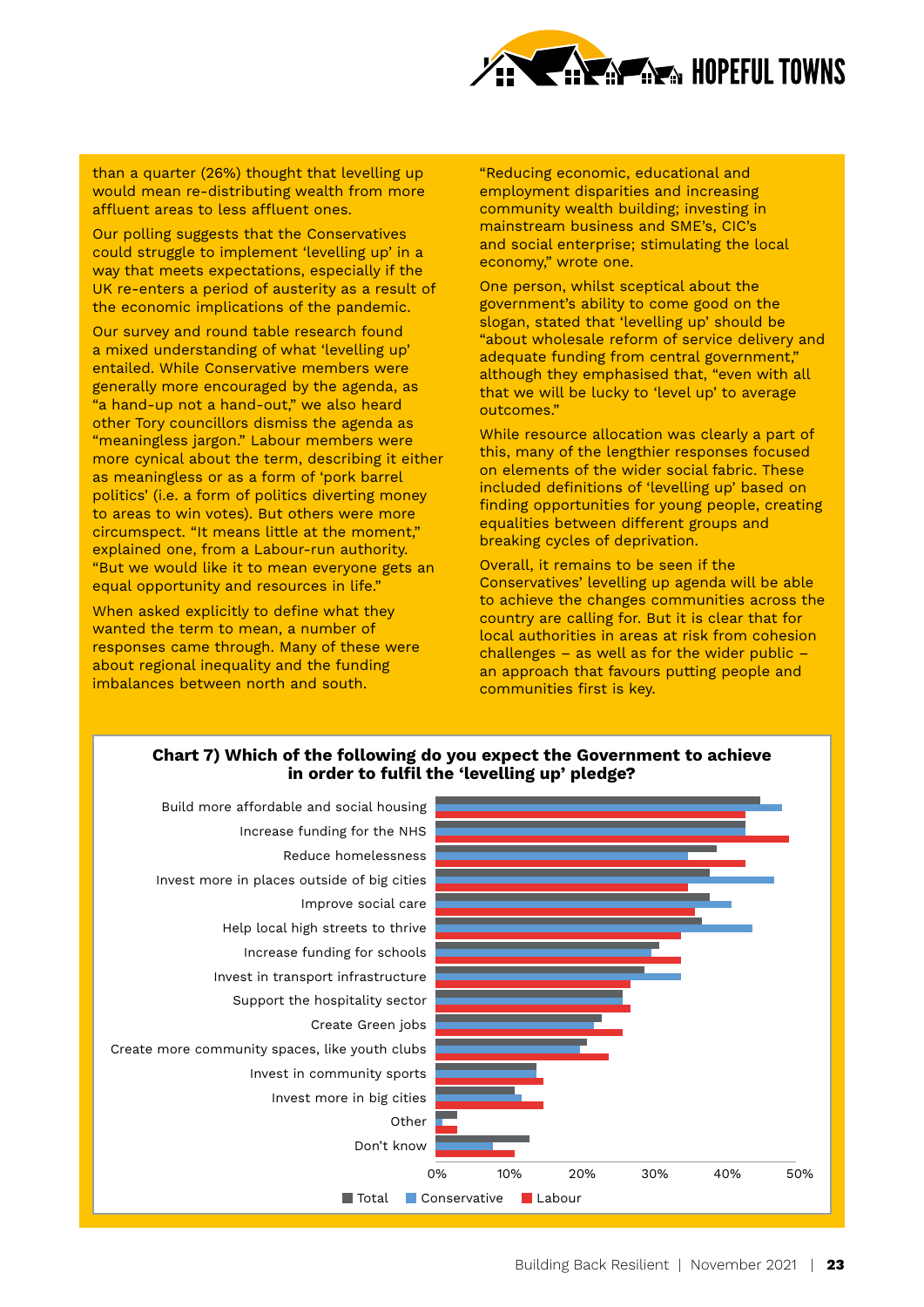

## 3. HOW TO BUILD BACK RESILIENT

During the recovery from the coronavirus pandemic, 'Build back better' has become a mantra for the Government's 'levelling up' plans. Loosely set out as significant investment in infrastructure, skills and innovation,<sup>25</sup> building back better is a hugely ambitious aim. But given the scale of the coronavirus pandemic on the economy, and the impact on communities, there is a challenge in ensuring that building back really is 'better'.

Already, many communities are divided, and many people have been struggling. In the recovery process, the Government will have to face up to some very difficult choices about how they respond, with each decision carrying major consequences for places and people.

Moreover, if the wrong decisions are taken, there is the potential to not just fail in 'building back better', but for many to suffer even more.

#### POLICY IMPLICATIONS

Our list of 52 authorities provides a baseline of the areas where, we would predict, cohesion challenges are likely to have been amplified by the pandemic – all other things being equal. However, certain policy decisions could enflame this in specific ways. This could result in some of the 52 councils being hit especially hard. And it could also lead to the list of local authorities 'at risk' expanding beyond the 52.

Our analysis finds that the impact of major cuts to welfare benefits and a downturn in productivity are two outcomes that would mean many more communities are put at risk.

#### A) MAJOR CUTS TO WELFARE

With the country facing large economic shortfalls, one government policy might be to make further cuts to the welfare system in the coming years, in order to reduce the national debt. Already, the government has planned to cut Universal Credit and working tax credits, dropping the £20 boost in a move that it is estimated will push 84,0000 people into poverty.26

Table 6 shows the areas within our 52 authorities which would we worst impacted by a crackdown on the welfare system. It also highlights how a move to cut benefits could expand the list of authorities where community relations are at risk from 52 to 75 – listing the authorities that could be dragged into the highest risk grouping were this to occur.

As the table shows, were the government to focus on benefit cuts as the route to 'balancing the books', many of the industrial and post-industrial places on our list could experience particularly acute hardship – with a knock-on effect for cohesion and resilience. The 19 places hit hardest include Barking and Dagenham, Bradford, Portsmouth and Sandwell.

| Table 6                                         |               |                                                                                                                                                                                                                                                                                   |                                                                                                                                                                                           |  |  |
|-------------------------------------------------|---------------|-----------------------------------------------------------------------------------------------------------------------------------------------------------------------------------------------------------------------------------------------------------------------------------|-------------------------------------------------------------------------------------------------------------------------------------------------------------------------------------------|--|--|
| <b>Category</b>                                 | <b>Number</b> | <b>Areas</b>                                                                                                                                                                                                                                                                      | Criteria                                                                                                                                                                                  |  |  |
| Worst hit<br>within<br>our 52<br>authorities    | 19            | Barking and Dagenham, Birmingham,<br>Blackpool, Bolton, Bradford, Burnley,<br>Gravesham, Harlow, Kingston upon Hull,<br>Leicester, Liverpool, Middlesbrough,<br>Peterborough, Rochdale, Salford, Sandwell,<br>Thanet, Walsall, Wolverhampton                                      | ■ Top 20% of councils for rise in<br>number of claimants as a result of<br>the virus and<br>■ Top 20% of councils for rise<br>unemployment rate pre-pandemic                              |  |  |
| Outside<br>the 52 but<br>could also<br>struggle | 23            | Bexley, Blackburn with Darwen, Boston,<br>Calderdale, Coventry, Derby, Doncaster,<br>Dudley, Eastbourne, Hyndburn, Ipswich,<br>Kirklees, Medway, Newport, Northampton,<br>Nottingham, Portsmouth, Rotherham, Slough,<br>Southampton, Stoke-on-Trent, Tendring,<br>Wellingborough* | Next 20% of councils for rise in<br>the number of claimants as a<br>result of the virus and<br>Next 20% of councils for<br>unemployment rate pre-pandemic<br>Migration liberalism below 0 |  |  |

*\*Now part of North Northamptonshire*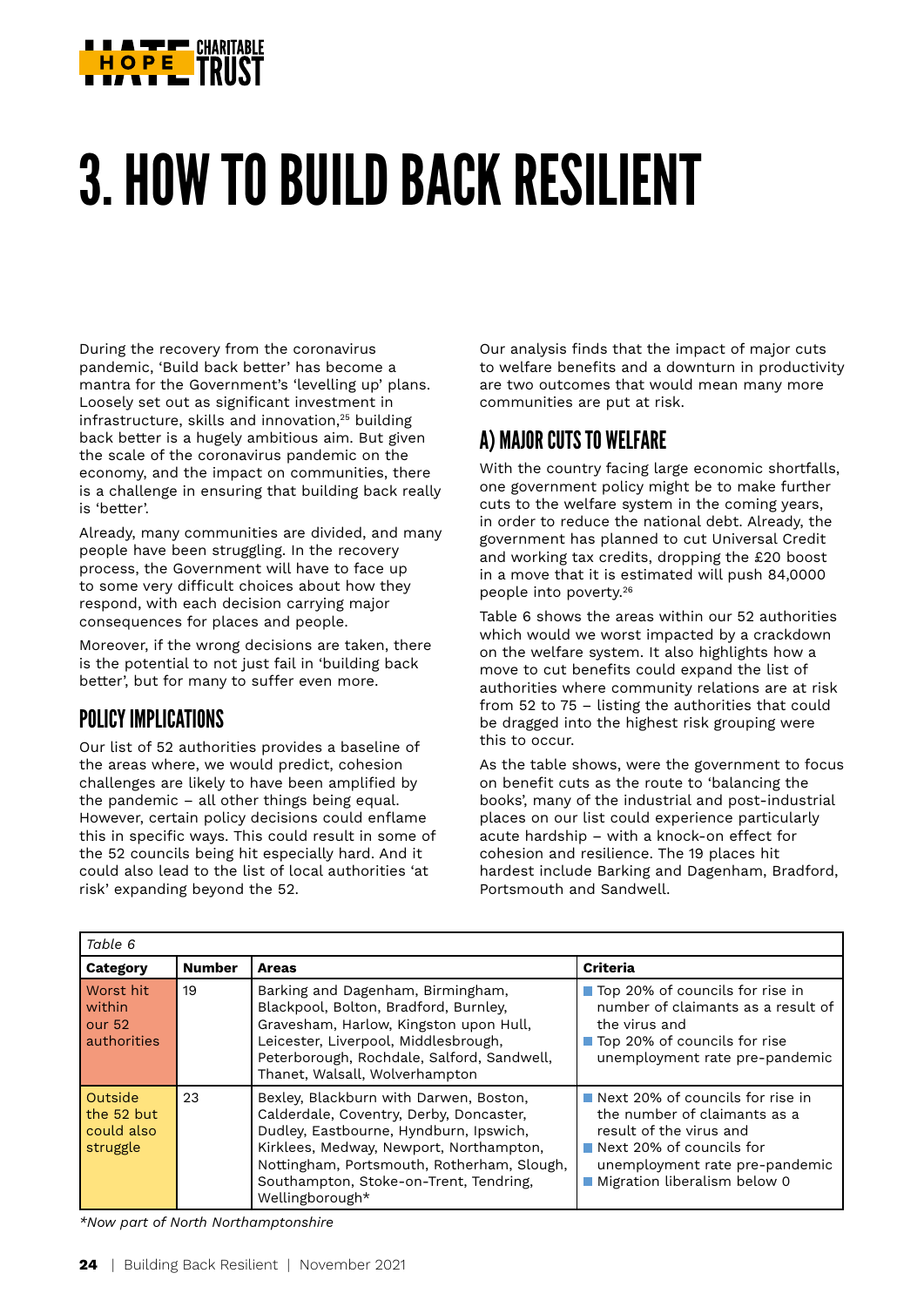

Other areas which could see their economic challenges harden significantly – among those which are currently outside our list of the 52 highest risk areas – include post-industrial towns like Stoke and Doncaster, as well as several deprived places in the South and the South East.

#### B) VERY LOW PRODUCTIVITY

A second potential scenario involves a significant downturn in the UK's productivity, with a sluggish economy and many sectors taking significantly longer than expected to bounce back. If this were to happen it could mean fewer jobs and lower pay in many communities.

The impact of coronavirus on productivity was immediate, but while there were sharp recoveries following the lifting of lockdown measures, the longer term implications could add to existing issues. The UK's productivity has seen sluggish growth since the 2008 crash. Moreover, low productivity has been used as a justification for welfare cuts, and to cut 'low skilled' immigration. However, these measures are not in any way a solution to increasing productivity – as is so apparent given the current shortage of truck drivers – harming supply chains and in-turn further damaging the UK's productivity across a multitude of sectors and services.<sup>27</sup>

A failure to address productivity challenges would again be likely to have a knock-on effect for community relations. Table 7 shows the areas within our 52 authorities which could be worst impacted by very low productivity. Again, it also shows the places outside of the list of 52 which could be dragged into the highest risk grouping were this to transpire.

12 of the areas among our 52 would be especially badly hit by this eventuality. Many of these are market towns or settlements reliant on light industry. These are local authorities where GVA (the measure we are using for productivity) did not recover until after 2013, following the 2008

financial crisis, and where productivity has been forecast to fall in an especially pronounced way thanks to COVID-19.

Meanwhile, were productivity to be very slow for the country as a whole during the years after the pandemic, eight further authorities outside our list of 52 could face more acute hardship – with knock-ons for cohesion. This includes towns like Swindon and Northampton.

The government's ambition to 'build back better', to rebuild a more equal, fairer society and open up opportunities for all in the recovery from COVID-19, has become a central pledge within the 'levelling up' agenda.

Nonetheless, as our research sets out, a failure to 'build back' in the right way could lead to a widespread weakening of community resilience, with tensions rising to the surface and a swell of support for the far-right. Rather than a fairer more equal society, we could see a society that is more divided and more unequal.

#### MITIGATING RISKS FOR COMMUNITY RESILIENCE

It was clear from our research that most councils felt additional resources were needed, particularly when it came to strengthening communities. There was deep concern about the prospect of further austerity policies.

Whilst it was clear that funding support would generally help to strengthen cohesion during a period of economic hardship after the pandemic, there were several more specific points which came through.

#### 1. DESIGNATED COHESION FUNDING

In both our survey and round tables, there was a strong case made for designated funding for cohesion. Most talked about the need for long term 'point people' and officer roles, who could oversee and coordinate community cohesion. One respondent, at a Tory-held authority in South East, called for "More securely-funded officers

| Table 7                                         |               |                                                                                                                                                   |                                                                                                                                                                                                                                          |  |  |  |
|-------------------------------------------------|---------------|---------------------------------------------------------------------------------------------------------------------------------------------------|------------------------------------------------------------------------------------------------------------------------------------------------------------------------------------------------------------------------------------------|--|--|--|
| <b>Category</b>                                 | <b>Number</b> | <b>Areas</b>                                                                                                                                      | Criteria                                                                                                                                                                                                                                 |  |  |  |
| Worst hit<br>within<br>our 52<br>authorities    | 12            | Sandwell, Cannock Chase, Tamworth,<br>Thurrock, Swale, St. Helens, Folkestone<br>and Hythe, Luton, Eden, East Suffolk, Isle<br>of Anglesey, Selby | ■ Top 20% of authorities for projected<br>GVA decline thanks to COVID and<br>Places where GVA did not return to<br>2007 levels until after 2013                                                                                          |  |  |  |
| Outside<br>the 52 but<br>could also<br>struggle | 8             | Welling-borough,* Crawley, Swindon,<br>Northampton, Staffordshire Moorlands,<br>Hinckley and Bosworth, North West<br>Leicestershire, Ryedale      | Next 20% of authorities for projected<br>GVA decline thanks to COVID (but<br>not in the top 20% of areas) and<br>Places where GVA did not return to<br>2007 levels until 2012 or 2013 and<br>$\blacksquare$ Migration liberalism below 0 |  |  |  |

*\*Now part of North Northamptonshire*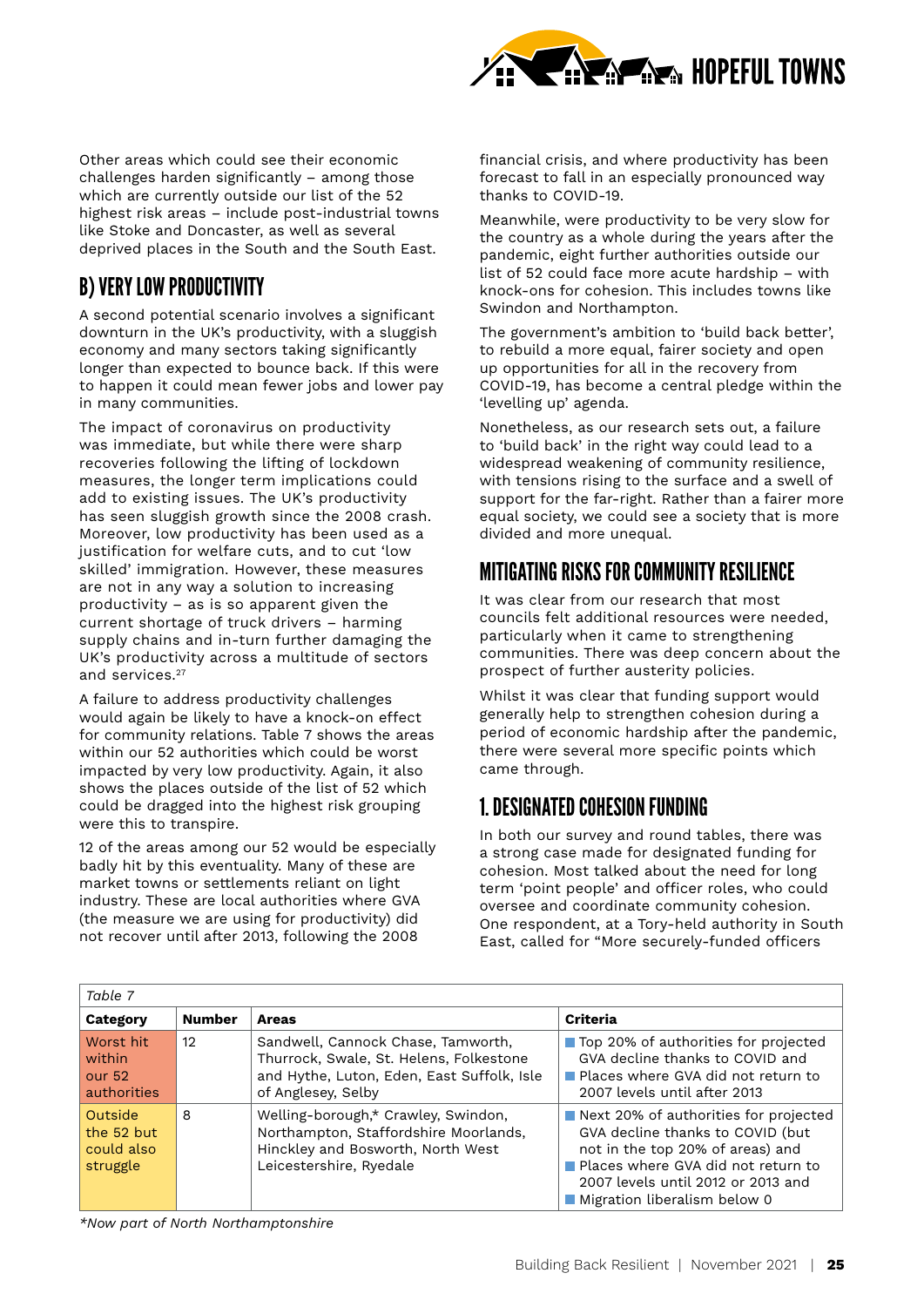

to work in the community to increase resilience." Another, at a Labour-held authority in the North West, stated that "The Government made a huge mistake removing the community cohesion funding that was in place previously."

Indeed, research from the University of Kent has shown the impact of investing in cohesion, with areas that had higher rates of volunteering, experiencing higher levels of optimism, wellbeing and trust in local government.<sup>28</sup>

*"[We need] dedicated PREVENT officers and funding for local groups to combat activity directly within the community at grass roots level."*

*"There used to be neighbourhood teams. They were all kind of caught in the first wave of the post-recession savings. But the neighbourhood teams played a vital role in being able to address things very, very early on. I know some local authorities still have that by tends to be the large cities because they are so big."*

Respondents also called for 'equalities teams' to work in communities, and stressed the need for "dedicated" funding to "help the public sector mitigate the impact of new arrivals."

There was a general sense that many cohesion services, which had once been in place but later suffered funding cuts, were now sorely missed, and that there was not a great deal more to cut in these sorts of areas, even if you wanted to. Cohesion had often, by the time the pandemic hit, come to mean wider services, like community enforcement, rather than funding being explicitly ear-marked for neighbourhood projects and community support roles.

Designated cohesion funding was therefore seen as an essential building block for fostering resilient communities.

#### 2. PROTECTING COMMUNITY INFRASTRUCTURE

The essential role of community and voluntary organisations throughout the pandemic was evidenced in the initial emergency response, in which third sector and faith organisations had 'stepped up' in essential ways to support vulnerable people. In our research we heard about how existing organisations not only ~served key community functions at the peak of lockdown, but also about how the public health role they adopted had created new channels of communication and sustained higher levels of trust.

*"More financial resource is key. We have some fantastic partners, particularly in the third sector…and they could do more if they had more money. These groups are on the* 

*frontline of supporting new and existing communities – and crucial to bringing them together."*

Nonetheless, we heard how many of these organisations had struggled to maintain this level of activity, and were concerned about the sustainability of their funding as the economic impact of the coronavirus outbreak takes hold. Moreover, the needs of the vulnerable communities they serve had in many cases become more acute.

We also heard from community organisations who felt they were "listened to but not really listened to," with the "professionals know best" mentality often pervading. Community partners "should be seen as equal players," one stated, not simply as providers of services like food banks which the council cannot afford to do.

The third sector was felt, therefore, both to have strengthened in key ways during the virus, and to have proved its mettle during a national crisis. It was seen as a key asset in sustaining community resilience during straitened times.

#### 3. LONGER-TERM FUNDING STREAMS

Among the survey respondents there was a fairly even spread, between those who had applied successfully for central government pots of money like the towns fund, those who had applied but not been successful, and those who did not know.

However, there was a clear desire, among all of those we spoke to, for what one Cabinet Member called "long term funding for grass roots work." Others demanded a "more coherent strategy at [the] national level" to help councils deliver cohesion more consistently and sustainably. The changeable and piecemeal nature of funding opportunities was seen by some as a factor which undermined coherent efforts to strengthen the social fabric.

*"More sustainable funding would enable more long term projects and education. Applying for, administering and monitoring short term funding demands is inefficient use of staff time and resources that can be better spent elsewhere. [It] does not deliver effective projects and services. Long term funding could help us sustain our community groups and organisations as these are vital. Three year (or more) funding for posts in the Local Authority to invest in Hate Crime Education [would help with] maintaining and building cohesion and resilience in our city."*

This linked to the issue of having council personnel in position for longer contracts, so that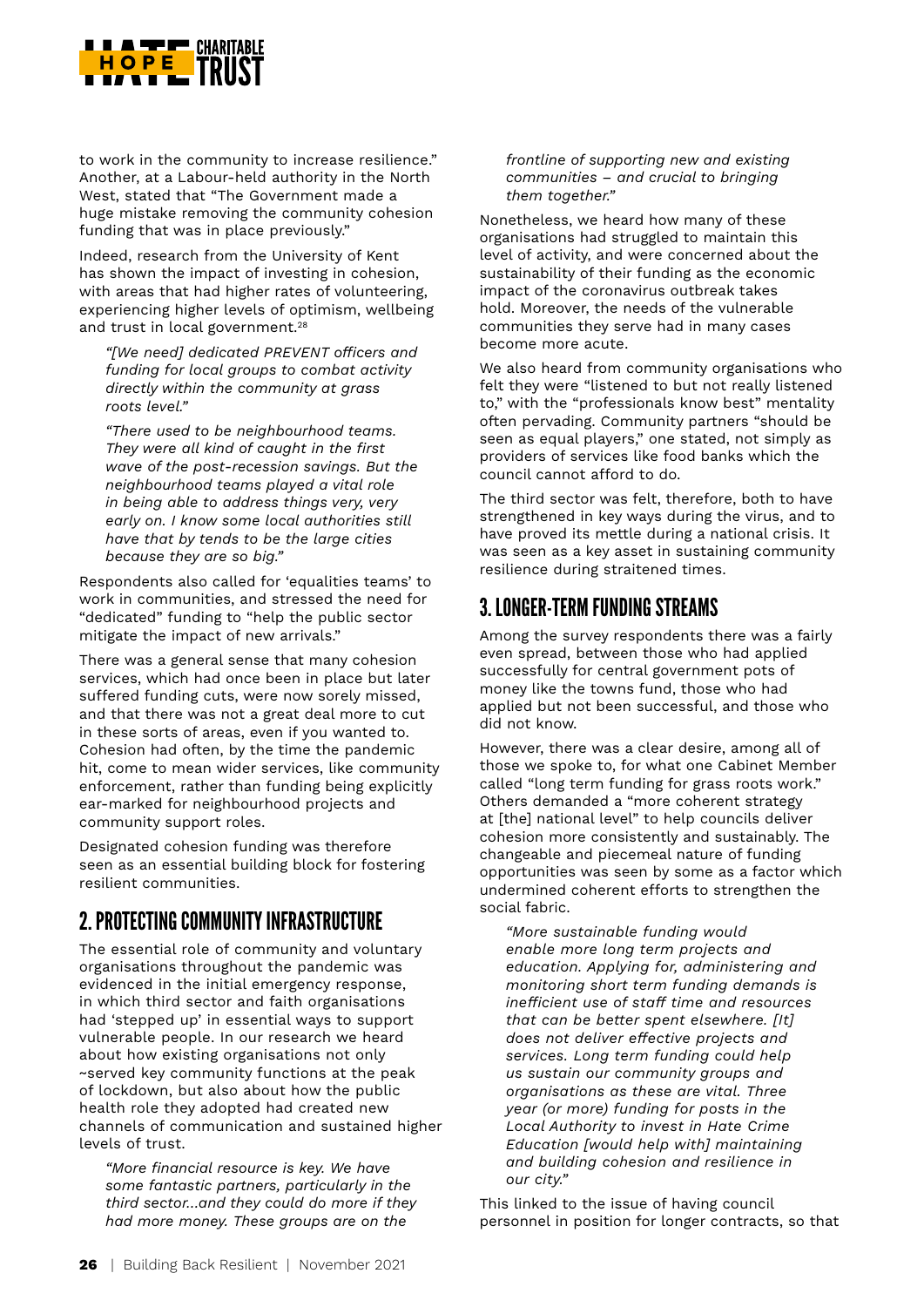



lasting community relations could be built and trust could be fostered.

Devolution was also touched upon as part of this. It was mentioned as a way of enabling more responsive approaches to community issues. "Give us as a borough council more control and input into local education needs," suggested one respondent. What came through here was a desire for continuity and an element of control, in terms of how easily councils were able to make long term strategic choices around cohesion questions.

#### 4. INVESTING IN SKILLS AND OPPORTUNITIES

One of the reasons that the 52 councils met our criteria was that many had lower levels of skills. 31 were among the highest fifth of UK authorities, when it came to the proportion with no formal qualifications. In Sandwell and Pendle, for example, more than a fifth of residents had no formal qualifications.

Lower levels of skills feeds into the cohesion risk for two reasons – firstly because it means the local economy may be less resilient, and secondly because lower educational attainment correlates strongly with hostility to migration and multiculturalism.

This very much came through, both within our survey and across the three round tables. Skills and opportunities were raised a number of times, as a central question in terms of how the area might avoid cohesion risks emerging.

*"I think the biggest challenge we've had for a lot of people in the town is the quality of jobs. You can find menial work…and thankfully people do like to work… But for our town to start being more equitable better jobs [are needed]… Most young people, once they get through the school system, are looking to leave. Not because* 

*they don't like the town but because the jobs aren't there."*

*"We're seeing 13 to 17 year-old white boys getting into for right wing activity or being exposed to extreme right-wing messaging."*

In one authority a community stakeholder described a potentially toxic situation, whereby employers within the borough recruited from the neighbouring local authority – which was more affluent and had higher attainment levels – when looking for more skilled job roles. Such a situation seems tailor-made to foster resentment and reduce community resilience.

Others talked more generally about the breadth of experiences that young people have, suggesting programmes which "take people from one part of the borough to another part, sponsored," as well as those which "create" links between different areas, [which] take people on a trip to expose them to new environments [and which] give people completely different experiences." 'Training' initiatives of this kind were reported from a number of years before, and it was suggested that parts of the transport budget could be used on these sorts of programmes.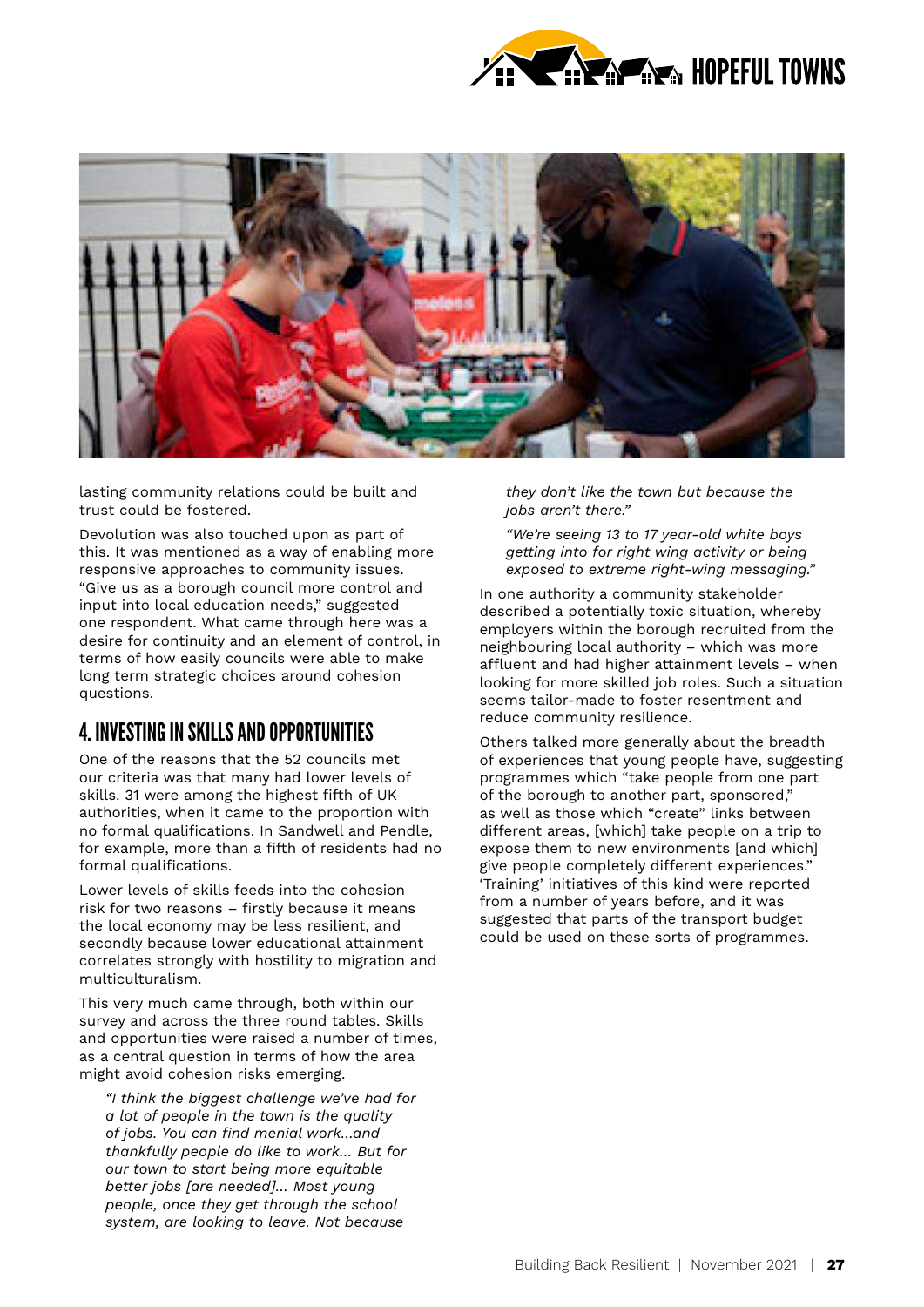

#### BUILDING BACK BETTER

In our nationally representative poll, when asked about economic recovery from the coronavirus pandemic, it is notable that the majority of Britons favour investment in health and social care over greater economic investment or investment in infrastructure. While this may seem like a clear choice given the immediate health impact of the coronavirus outbreak, it also suggests that most people prefer a recovery that centres people rather than growth.

While one in five (21%) say they favour reducing taxation in order to stimulate the economy, more people favour initiatives that support local economies; this often refers to everyday experiences of the economy rather than macrolevel investment or large scale infrastructure projects. 23% want to see extra support to help struggling high streets, while 21% want to see more opportunities for young people, such as traineeships. One in five want to see additional support for small businesses (21%) and greater efforts to address inequality in society (21%).

Education is also a priority for many in the recovery process, as 19% say they would like to see more funding for schools and colleges and 18% say they want to see measures to increase youth employment and training.

What is clear is that people do not want a return to austerity measures as a means to reduce the public debt – just 12% of people felt that this was something the Government should prioritise in order to support the recovery.

Older groups were more likely to favour support for health and social care, while younger groups were more likely to want funding to prioritise small business recovery, reduce inequality and invest in community spaces. But all age groups wanted to see investment in education and supported opportunities for young people.

Interestingly, there was not a huge degree of variation in the preferences of Labour and Conservative voters (based on 2019 election vote) in terms of where they want spending prioritised. Both sets of voters opt for increased

#### **Chart 8) The coronavirus outbreak has had a significant economic impact on Britain. Which of the following do you feel are most important issues for the Government to prioritise in order to help the recovery? (choose 3)**

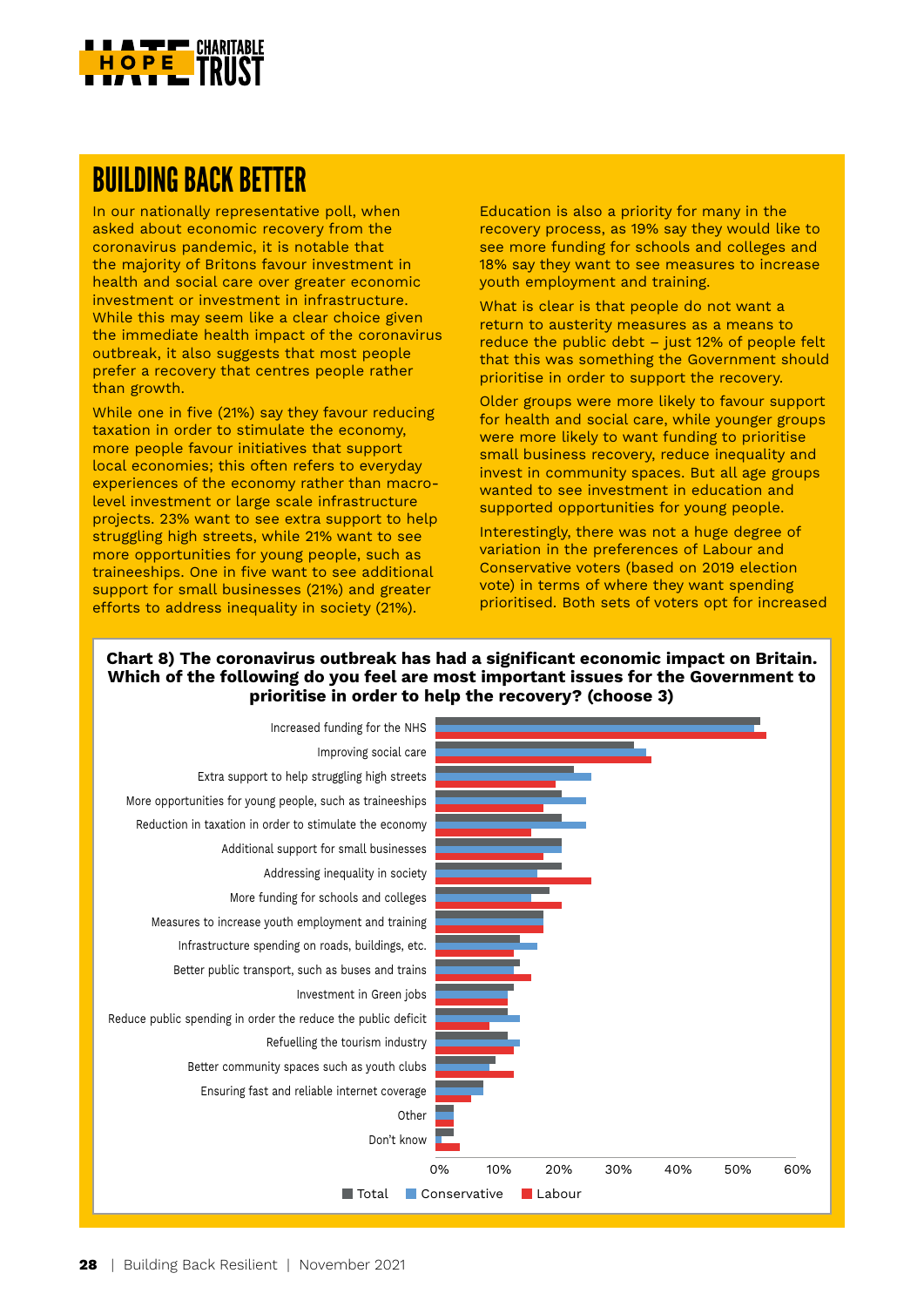

funding for the NHS and improved social care over other issues. While Labour voters are more likely to say they want inequality addressed

and more opportunities for young people, there is a consensus against a return to austerity measures among both groups.

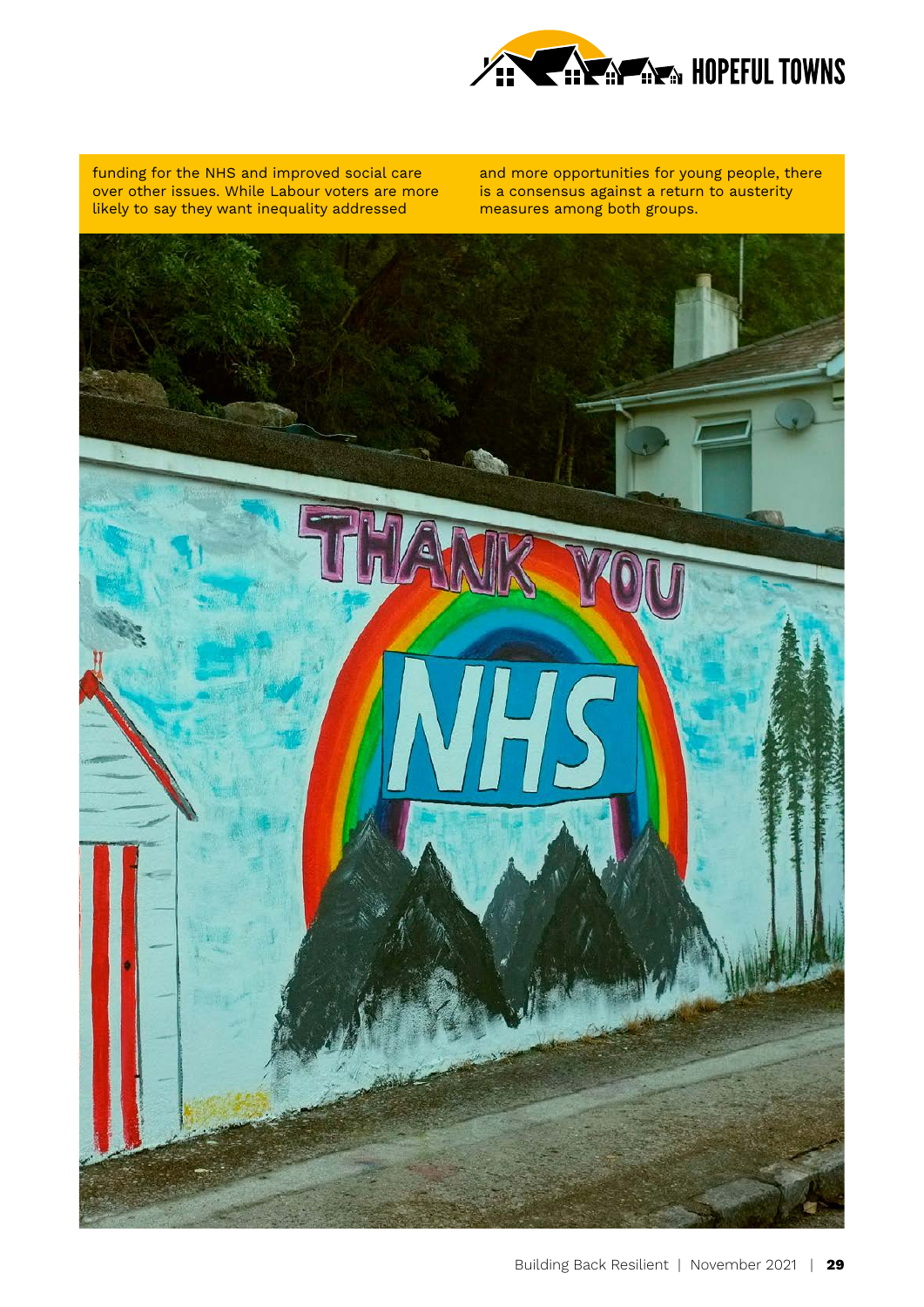

### CONCLUSION: SIX PRINCIPLES FOR BUILDING BACK RESILIENT

Post-COVID efforts to 'level up' or to 'build back better' have tended, so far, to focus on infrastructure, growth and jobs. But these initiatives must also be geared towards enabling integration, improving civil infrastructure and strengthening the social fabric.

Given the impact of the coronavirus pandemic on community relations, and the scale of the forthcoming challenges for community resilience, it is essential that building back better is also building back resilient.

#### 1. A FOCUS ON PLACE AND PEOPLE

A serious drive to improve resilience for all communities must acknowledge the place-based divides which drive social unrest – addressing these challenges as they exist at the local level. This means decision-makers looking at towns, cities and neighbourhoods as individual places, and seeking to understand their specific situation. People's everyday experiences of resilience challenges must come first.

#### 2. INVESTING IN INTEGRATION

Strengthening communities requires resources, and in particular a clear focus on the putting in place individuals and teams whose primary job is to foster integration. Through designated funding, councils can close the gap between the areas where strong social capital is already in place and those where it is not. This is likely to bring wider dividends as people within communities become more resilient, trusting, optimistic and open.

#### 3. GIVING COMMUNITIES VOICE

The coronavirus pandemic has accelerated and emphasised challenges for public trust. But it is likely these feelings of detachment could be exacerbated as the economic impact takes hold. To rebuild trust, it is essential that communities are given a voice, using approaches that support community engagement, enabling empowerment and ownership.

#### 4. PLANNING FOR CHANGE

To successfully 'level up', the government must guarantee that demographic change is well managed. This means ensuring that economic growth is accompanied by investment in infrastructure, to accommodate population increases and growing diversity. Failure to do so can facilitate into community tensions. This applies to housing, GP places, community facilities, school funding and a host of other local issues. Targeted national spending on community facilities and revisions to national funding formulas could help to provide the support needed.

#### 5. CONNECTING PLACES, SHARING SOLUTIONS

Many places across England and Wales face similar challenges to each other when it comes to resilience and cohesion. In some places, narratives of decline have taken hold. Others have seen rapid demographic change. Elsewhere there are public realm issues. These types of challenge can lead to local tensions, rising hate crime, or the unwanted attentions of the far right.

A more joined-up approach between areas is essential, using mechanisms such as our Hopeful Towns network, so it is easier to share good ideas and scale up best practice.

#### 6. LEADING FOR RESILIENT GROWTH

'Levelling up' cannot just be about economic growth. It must also ensure that communities can live well together, and that those living in a place have a decent standard of living. 'Lump of labour' rhetoric around migration at the national level is fundamentally at odds with the policies most likely to address regional inequality or to reduce deprivation in English and Welsh towns. Likewise, if the government is serious about cutting regional inequality it must ensure that 'hostile environment' policies become a thing of the past.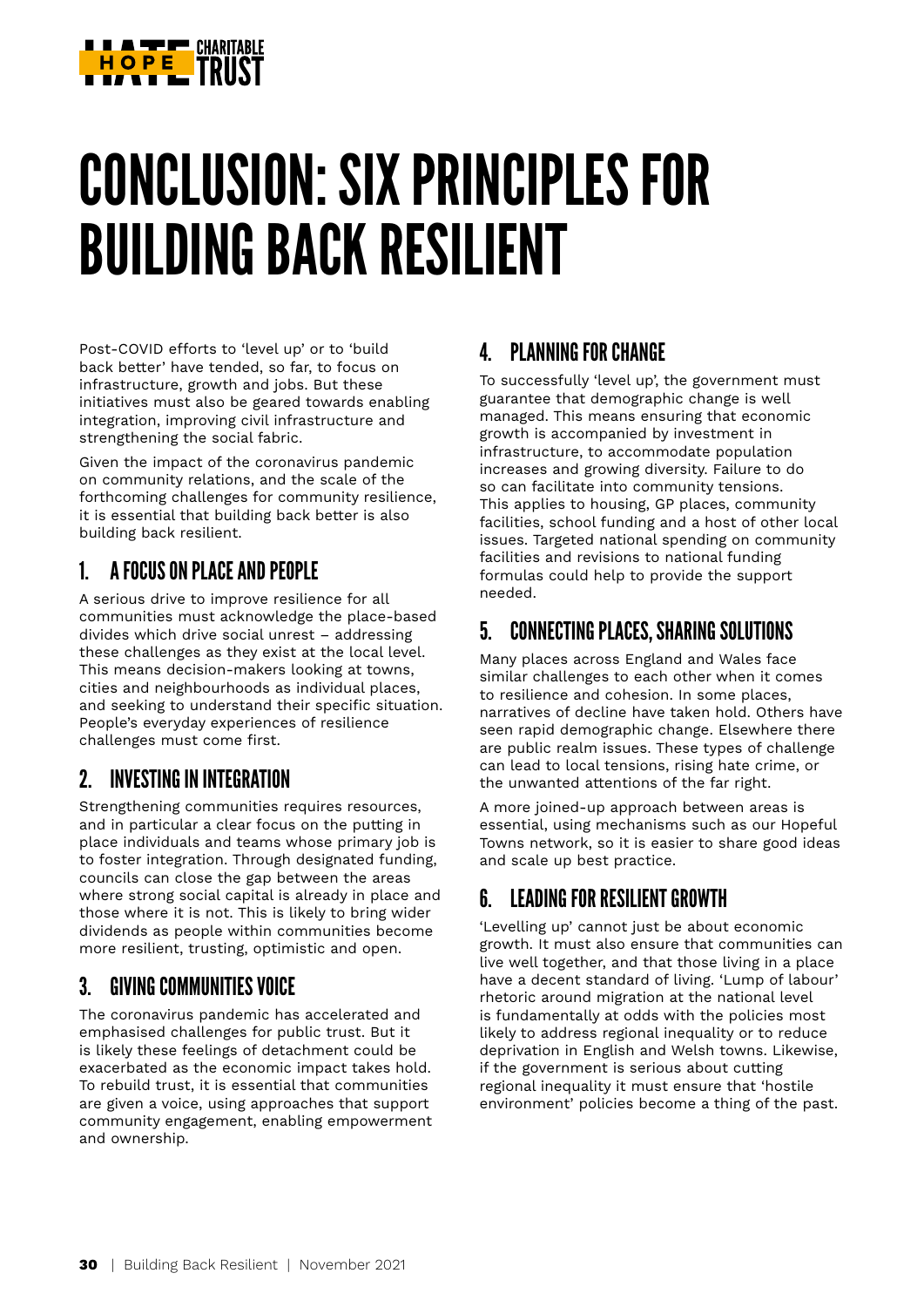

### ENDNOTES

- 1 Survey conducted using an online interview administered by Focaldata. Focaldata collected data from a representative sample of 1,512 respondents between 20th and 21st July 2021 using its proprietary data collection platform Focaldata Core, which plugs into a global network of panels and uses machine learning to automatically detect and screen out inconsistent and disengaged respondents. Users fill out the surveys in real-time across mobile, desktop, and tablet devices on the Focaldata platform.
- 2 <https://www.icnarc.org/>
- 3 [https://www.ons.gov.uk/](https://www.ons.gov.uk/peoplepopulationandcommunity/birthsdeathsandmarriages/deaths/articles/coronavirusrelateddeathsbyethnicgroupenglandandwales/2march2020to10april2020) [peoplepopulationandcommunity/](https://www.ons.gov.uk/peoplepopulationandcommunity/birthsdeathsandmarriages/deaths/articles/coronavirusrelateddeathsbyethnicgroupenglandandwales/2march2020to10april2020) [birthsdeathsandmarriages/deaths/articles/coronavirusr](https://www.ons.gov.uk/peoplepopulationandcommunity/birthsdeathsandmarriages/deaths/articles/coronavirusrelateddeathsbyethnicgroupenglandandwales/2march2020to10april2020) [elateddeathsbyethnicgroupenglandandwales/2march20](https://www.ons.gov.uk/peoplepopulationandcommunity/birthsdeathsandmarriages/deaths/articles/coronavirusrelateddeathsbyethnicgroupenglandandwales/2march2020to10april2020) [20to10april2020](https://www.ons.gov.uk/peoplepopulationandcommunity/birthsdeathsandmarriages/deaths/articles/coronavirusrelateddeathsbyethnicgroupenglandandwales/2march2020to10april2020)
- 4 [https://www.resolutionfoundation.org/publications/](https://www.resolutionfoundation.org/publications/wealth-gap-year/) [wealth-gap-year/](https://www.resolutionfoundation.org/publications/wealth-gap-year/)
- 5 [https://li.com/news/research-showing-impact-of](https://li.com/news/research-showing-impact-of-universal-credit-cut-840000-more-people-in-poverty/)[universal-credit-cut-840000-more-people-in-poverty/](https://li.com/news/research-showing-impact-of-universal-credit-cut-840000-more-people-in-poverty/)
- 6 [https://www.tandfonline.com/doi/](https://www.tandfonline.com/doi/full/10.1080/14616696.2020.1833067) [full/10.1080/14616696.2020.1833067](https://www.tandfonline.com/doi/full/10.1080/14616696.2020.1833067)
- 7 [https://together.org.uk/wp-content/uploads/2021/07/](https://together.org.uk/wp-content/uploads/2021/07/Executive-Summary.TalkTogether-1.pdf) [Executive-Summary.TalkTogether-1.pdf](https://together.org.uk/wp-content/uploads/2021/07/Executive-Summary.TalkTogether-1.pdf)
- 8 [https://www.bennettinstitute.cam.ac.uk/blog/social](https://www.bennettinstitute.cam.ac.uk/blog/social-capital-and-response-covid-19/)[capital-and-response-COVID-19/](https://www.bennettinstitute.cam.ac.uk/blog/social-capital-and-response-covid-19/)
- 9 [https://www.pewresearch.org/global/2021/06/23/](https://www.pewresearch.org/global/2021/06/23/people-in-advanced-economies-say-their-society-is-more-divided-than-before-pandemic/) [people-in-advanced-economies-say-their-society-is](https://www.pewresearch.org/global/2021/06/23/people-in-advanced-economies-say-their-society-is-more-divided-than-before-pandemic/)[more-divided-than-before-pandemic/](https://www.pewresearch.org/global/2021/06/23/people-in-advanced-economies-say-their-society-is-more-divided-than-before-pandemic/)
- 10 Magda Borkowska & James Laurence (2021) Coming together or coming apart? Changes in social cohesion during the COVID-19 pandemic in England, European Societies, 23:sup1, S618-S636, [https://www.tandfonline.](https://www.tandfonline.com/doi/full/10.1080/14616696.2020.1833067) [com/doi/full/10.1080/14616696.2020.1833067](https://www.tandfonline.com/doi/full/10.1080/14616696.2020.1833067)
- 11 [https://hopenothate.org.uk/2020/04/17/COVID-19-the](https://hopenothate.org.uk/2020/04/17/covid-19-the-far-right-weekly-round-up-3/)[far-right-weekly-round-up-3/](https://hopenothate.org.uk/2020/04/17/covid-19-the-far-right-weekly-round-up-3/)
- 12 https://www.hopenothate.org.uk/wp-content/ uploads/2021/03/state-of-hate-2021-final-2.pdf
- 13 http://nationalconversation.uk/
- 14 House of Commons Library (2021)[. Spring Budget 2021:](https://post.parliament.uk/economic-inequality-and-recovery/%20https:/commonslibrary.parliament.uk/research-briefings/cbp-9136/%20)  [Background briefing.](https://post.parliament.uk/economic-inequality-and-recovery/%20https:/commonslibrary.parliament.uk/research-briefings/cbp-9136/%20)
- 15 <https://www.hopenothate.org.uk/fear-hope-loss/>
- 16 [http://www.hopenothate.org.uk/wp-content/](http://www.hopenothate.org.uk/wp-content/uploads/2020/09/Understanding-community-resilience-in-our-towns.pdf) [uploads/2020/09/Understanding-community](http://www.hopenothate.org.uk/wp-content/uploads/2020/09/Understanding-community-resilience-in-our-towns.pdf)[resilience-in-our-towns.pdf](http://www.hopenothate.org.uk/wp-content/uploads/2020/09/Understanding-community-resilience-in-our-towns.pdf)
- 17 https://www.thetimes.co.uk/article/fickle-hand-of-fatesorts-winners-from-losers-vhvzfgssl
- 18 https://www.thersa.org/reports/local-areascoronavirus-employment
- 19 https://www.coalfields-regen.org.uk/wp-content/ uploads/2020/05/COVID\_19-and-Towns.pdf
- 20 https://www.tortoisemedia.com/2020/04/28/coronashock-week-2/
- 21 [Understanding Community Resilience in Our Towns,](http://www.hopenothate.org.uk/wp-content/uploads/2020/09/Understanding-community-resilience-in-our-towns.pdf) HOPE not hate charitable trust, 2020, p.28.
- 22 [https://www.progressive-policy.net/downloads/files/](https://www.progressive-policy.net/downloads/files/CPP-Report-Back-from-the-brink.pdf) [CPP-Report-Back-from-the-brink.pdf](https://www.progressive-policy.net/downloads/files/CPP-Report-Back-from-the-brink.pdf)
- 23 https://www.progressive-policy.net/publications/skillup-to-level-up
- 24 http://www.hopenothate.org.uk/wp-content/ uploads/2020/09/Understanding-communityresilience-in-our-towns.pdf
- 25 [https://www.gov.uk/government/publications/build](https://www.gov.uk/government/publications/build-back-better-our-plan-for-growth)[back-better-our-plan-for-growth](https://www.gov.uk/government/publications/build-back-better-our-plan-for-growth)
- 26 [https://li.com/news/research-showing-impact-of](https://li.com/news/research-showing-impact-of-universal-credit-cut-840000-more-people-in-poverty/)[universal-credit-cut-840000-more-people-in-poverty/](https://li.com/news/research-showing-impact-of-universal-credit-cut-840000-more-people-in-poverty/)
- 27 https://www.ft.com/content/e7a8cb3a-efcc-4d62- 962b-d284545c14f6
- 28 [https://www.kent.ac.uk/news/society/27911/areas](https://www.kent.ac.uk/news/society/27911/areas-investing-in-social-cohesion-twice-as-likely-to-have-people-volunteering-during-pandemic)[investing-in-social-cohesion-twice-as-likely-to-have](https://www.kent.ac.uk/news/society/27911/areas-investing-in-social-cohesion-twice-as-likely-to-have-people-volunteering-during-pandemic)[people-volunteering-during-pandemic](https://www.kent.ac.uk/news/society/27911/areas-investing-in-social-cohesion-twice-as-likely-to-have-people-volunteering-during-pandemic)